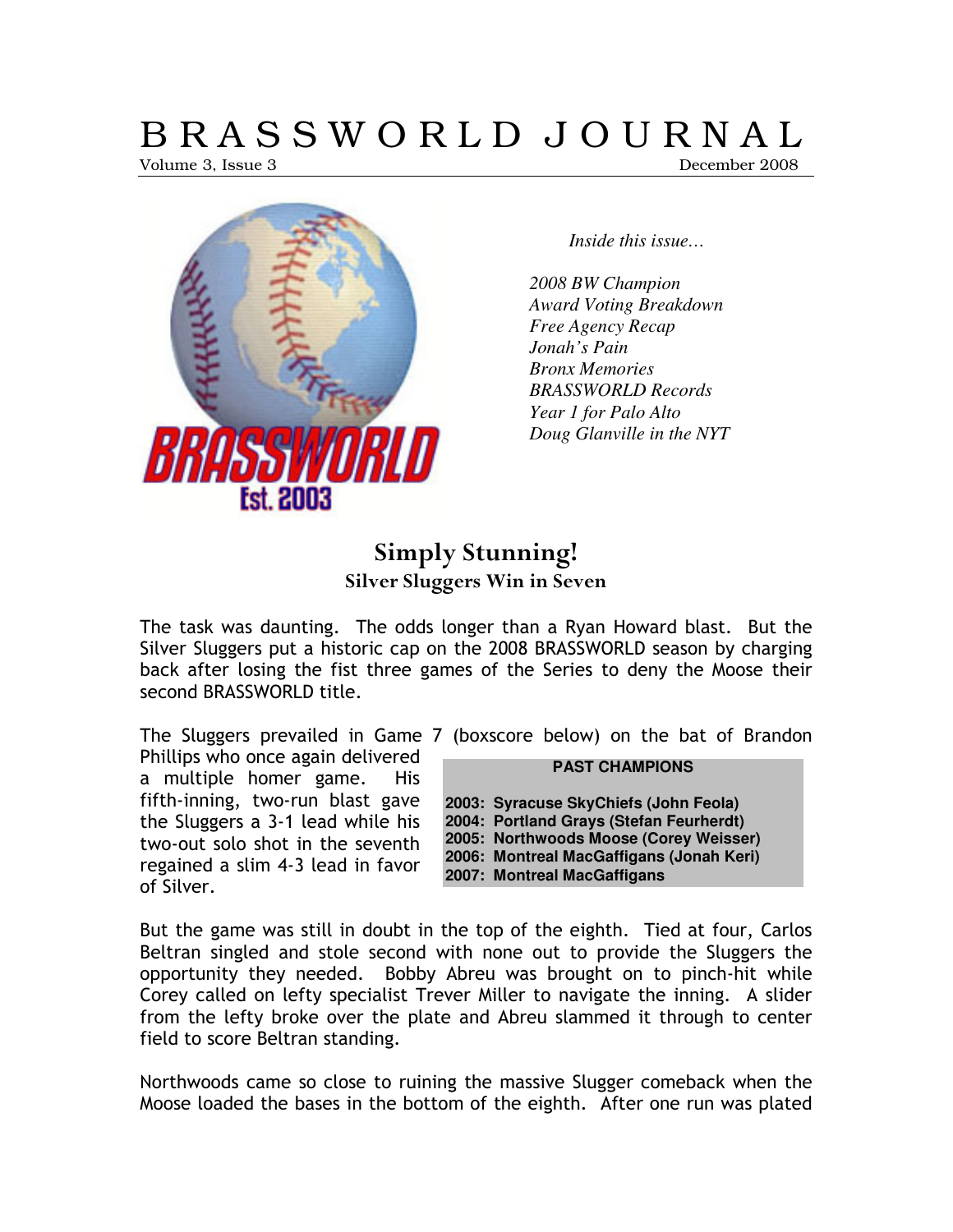| Ramirez        |                            |                  | - - - - - - - <del>-</del>   |                                  |                                      |                              |                                      |                                        |               |                                  |                                      |                             |                                      |
|----------------|----------------------------|------------------|------------------------------|----------------------------------|--------------------------------------|------------------------------|--------------------------------------|----------------------------------------|---------------|----------------------------------|--------------------------------------|-----------------------------|--------------------------------------|
| drilled<br>the |                            |                  |                              |                                  |                                      |                              |                                      | <b>BRASSWORLD WORLD SERIES, GAME 7</b> |               |                                  |                                      |                             |                                      |
| pitch<br>to    | Silver                     |                  | AВ                           | R                                | $H_{\rm}$                            | BI                           |                                      | Northwoods                             |               | AВ                               | R                                    | Η                           | BI                                   |
|                | Phillips, 2b               |                  | $\overline{4}$<br>5          | $\overline{2}$<br>$\overline{0}$ | $\overline{2}$<br>$\mathbf{1}$       | 3<br>$\boldsymbol{0}$        |                                      | H. Ramirez, ss                         |               | 5                                | $\overline{0}$                       | $\overline{2}$              | $\overline{0}$<br>1                  |
| right fielder  | J. Wilson, ss<br>Werth. rf |                  | 5                            | 1                                | $\mathbf{1}$                         | $\theta$                     |                                      | Milledge, rf<br>Drew, ph               |               | 3<br>$\overline{0}$              | $\mathbf{1}$<br>$\overline{0}$       | 1<br>$\theta$               | $\boldsymbol{0}$                     |
| Jayson         | Beltran, cf                |                  | $\overline{4}$               | 1                                | $\mathbf{1}$                         | $\boldsymbol{0}$             |                                      | Francouer, ph-rf                       |               | 2                                | $\boldsymbol{0}$                     | $\mathbf{0}$                | $\boldsymbol{0}$                     |
| Werth<br>who   | Paulino, c                 |                  | $\overline{2}$               | $\theta$                         | $\overline{0}$                       | $\mathbf{1}$                 |                                      | B.J. Upton, cf                         |               | 5                                | 1                                    | $\mathbf{1}$                | 1                                    |
| snared it on   | Abreu, ph                  |                  | 1                            | $\theta$                         | $\mathbf{1}$                         | $\mathbf{1}$                 |                                      | Cabrera, 3b                            |               | 5                                | $\boldsymbol{0}$                     | $\boldsymbol{0}$            | $\boldsymbol{0}$                     |
| short<br>a run | R. Hernandez, c            |                  | $\boldsymbol{0}$             | $\boldsymbol{0}$                 | $\boldsymbol{0}$                     | $\boldsymbol{0}$             |                                      | Fields, If                             |               | $\overline{4}$                   | $\overline{c}$                       | $\overline{2}$              | $\mathbf{1}$                         |
| of<br>the      | Stairs, lf                 |                  | $\overline{4}$               | $\overline{0}$                   | $\overline{0}$                       | $\boldsymbol{0}$             |                                      | Hafner, 1b                             |               | $\overline{4}$                   | 0                                    | $\mathbf{1}$                | $\boldsymbol{0}$                     |
| warning        | Hamilton, lf               |                  | $\boldsymbol{0}$             | $\theta$                         | $\boldsymbol{0}$                     | $\boldsymbol{0}$             |                                      | Hudson, 2b                             |               | 3                                | $\boldsymbol{0}$                     | $\boldsymbol{0}$            | $\boldsymbol{0}$                     |
| track.         | Howard, 1b                 |                  | $\overline{4}$               | $\mathbf{0}$                     | $\mathbf{1}$                         | $\boldsymbol{0}$             |                                      | Redmond, c                             |               | 3                                | $\boldsymbol{0}$                     | $\overline{2}$              | $\boldsymbol{0}$                     |
|                | Bautista, 3b               |                  | 3                            | $\mathbf{1}$                     | $\mathbf{1}$                         | $\theta$                     |                                      | Hamels, p                              |               | $\overline{2}$                   | $\theta$                             | $\theta$                    | $\boldsymbol{0}$                     |
|                | Lilly, p                   |                  | $\overline{2}$               | $\boldsymbol{0}$                 | $\boldsymbol{0}$                     | $\boldsymbol{0}$             |                                      | E. Chavez, ph                          |               | $\boldsymbol{0}$                 | $\boldsymbol{0}$                     | $\boldsymbol{0}$            | $\boldsymbol{0}$                     |
| <b>Derrick</b> | D. Young, ph               |                  | $\mathbf{1}$                 | $\mathbf{0}$                     | $\boldsymbol{0}$                     | $\boldsymbol{0}$             |                                      | Speier, p                              |               | $\boldsymbol{0}$                 | $\boldsymbol{0}$                     | $\boldsymbol{0}$            | $\boldsymbol{0}$                     |
| Turnbow        | Madson, p                  |                  | $\theta$                     | $\theta$                         | $\boldsymbol{0}$                     | $\theta$                     |                                      | F. Rodriguez,p                         |               | $\theta$                         | $\theta$                             | $\theta$                    | $\boldsymbol{0}$                     |
| delivered<br>a | Cruz, p                    |                  | $\theta$<br>$\theta$         | $\theta$<br>$\theta$             | $\boldsymbol{0}$<br>$\boldsymbol{0}$ | $\boldsymbol{0}$<br>$\theta$ |                                      | Miller, p<br>LoDuca, ph                |               | $\overline{0}$<br>$\overline{0}$ | $\boldsymbol{0}$<br>$\boldsymbol{0}$ | $\mathbf{0}$<br>$\theta$    | $\boldsymbol{0}$<br>$\boldsymbol{0}$ |
| $1 - 2 - 3$    | Shouse, p<br>Fuentes, p    |                  | $\theta$                     | $\theta$                         | $\overline{0}$                       | $\theta$                     |                                      | W. Harris, ph                          |               | $\theta$                         | $\theta$                             | $\theta$                    | 1                                    |
| ninth,<br>the  | Counsell, ph               |                  | 1                            | $\theta$                         | $\overline{0}$                       | $\mathbf{0}$                 |                                      | Isringhausen, p                        |               | $\theta$                         | $\mathbf{0}$                         | $\boldsymbol{0}$            | $\boldsymbol{0}$                     |
| last two outs  | Turnbow, p                 |                  | $\theta$                     | $\theta$                         | $\theta$                             | $\theta$                     |                                      |                                        |               |                                  |                                      |                             |                                      |
| on             |                            |                  |                              |                                  |                                      |                              |                                      |                                        |               |                                  |                                      |                             |                                      |
|                |                            |                  | 36                           | 5                                | 8                                    | 5                            |                                      |                                        |               | 36                               | $\overline{4}$                       | 9                           | 4                                    |
| strikeouts,    |                            |                  |                              |                                  |                                      |                              |                                      |                                        |               |                                  |                                      |                             |                                      |
| and<br>thus    | Silver                     | 000              | 120                          | 110                              |                                      | 5 8 1                        |                                      |                                        |               |                                  |                                      |                             |                                      |
| securing the   | Northwoods                 | 010              | 002                          | 010                              |                                      | 492                          |                                      |                                        |               |                                  |                                      |                             |                                      |
| championshi    |                            |                  |                              |                                  |                                      |                              |                                      |                                        |               |                                  |                                      |                             |                                      |
| p for Lenny    | Silver                     | IP               | Η                            | R                                |                                      | ER                           | ВB                                   | SO                                     | Att: 50,743   |                                  |                                      |                             |                                      |
| and<br>his     | Lilly, W                   | $\overline{6}$   | $\overline{6}$               | $\overline{3}$                   |                                      | $\overline{3}$               | $\overline{0}$                       | 6                                      | 2B: Ramirez   |                                  |                                      |                             |                                      |
| Sluggers.      | Madson                     | $\boldsymbol{0}$ | $\mathbf{1}$                 | $\boldsymbol{0}$                 |                                      | $\boldsymbol{0}$             | $\overline{2}$                       | 0                                      |               |                                  | HR: Phillips-2, Milledge,            |                             |                                      |
|                | Cruz                       | 0.1              | 0                            | 0<br>$\boldsymbol{0}$            |                                      | 0                            | $\boldsymbol{0}$                     | $\mathbf{1}$                           | Fields, Upton |                                  |                                      |                             |                                      |
|                | Shouse<br>Lewis            | 0.1<br>0.2       | $\mathbf{0}$<br>$\mathbf{1}$ | $\mathbf{1}$                     |                                      | 0<br>1                       | $\boldsymbol{0}$<br>$\boldsymbol{0}$ | 0<br>$\mathbf{1}$                      | SF: Paulino   |                                  | SB: Beltran-2, Bautista              |                             |                                      |
| Slugger<br>The | <b>Fuentes</b>             | 0.1              | $\mathbf{1}$                 | $\boldsymbol{0}$                 |                                      | $\boldsymbol{0}$             | $\mathbf{1}$                         | $\boldsymbol{0}$                       | GIDP: Fields  |                                  |                                      |                             |                                      |
| win<br>was     | Westbrook                  | 0.1              | $\mathbf{0}$                 | $\boldsymbol{0}$                 |                                      | 0                            | $\mathbf{1}$                         | 0                                      |               |                                  | LOB: SIL-8, NOR-9                    |                             |                                      |
| all<br>made    | Turnbow, S                 | $\mathbf{1}$     | $\boldsymbol{0}$             | $\boldsymbol{0}$                 |                                      | $\boldsymbol{0}$             | $\boldsymbol{0}$                     | $\overline{2}$                         |               |                                  | DP: SIL-1, NOR-0                     |                             |                                      |
| that<br>more   | Northwoods                 | $\rm IP$         | H                            | $\mathbb{R}$                     |                                      | ER                           | <b>BB</b>                            | SO                                     |               |                                  |                                      | E: Bautista, Fields, Hamels |                                      |
| impressive     | Hamels, L                  | $\tau$           | 5                            | $\overline{4}$                   |                                      | $\mathfrak{Z}$               | $\mathbf{1}$                         | 9                                      |               |                                  |                                      |                             |                                      |
| in that they   | Speier                     | 0.1              | $\mathbf{0}$                 | $\mathbf{0}$                     |                                      | $\mathbf{0}$                 | $\overline{0}$                       | $\mathbf{1}$                           |               |                                  |                                      |                             |                                      |
| defeated       | Rodriguez                  | $\boldsymbol{0}$ | $\mathbf{0}$                 | 1                                |                                      | 1                            | $\mathbf{1}$                         | $\mathbf{0}$                           |               |                                  |                                      |                             |                                      |
| Moose<br>ace   | Miller                     | 0.2              | $\overline{c}$               | 0                                |                                      | $\boldsymbol{0}$             | $\boldsymbol{0}$                     | $\boldsymbol{0}$                       |               |                                  |                                      |                             |                                      |
| Cole Hamels    | Isringhausen               | $\mathbf{1}$     | $\mathbf{1}$                 | $\theta$                         |                                      | $\theta$                     | $\mathbf{1}$                         | $\overline{2}$                         |               |                                  |                                      |                             |                                      |
|                |                            |                  |                              |                                  |                                      |                              |                                      |                                        |               |                                  |                                      |                             |                                      |
| who<br>had     |                            |                  |                              |                                  |                                      |                              |                                      |                                        |               |                                  |                                      |                             |                                      |

via a walk, young Moose star Hanley Ramirez came to the plate. Hanley ignore two sinkers from Jake Westbrook only to get a fastball on the outside corner.

won three previous Game Sevens.

The Moose remained powerful in Game Seven, blasting three home runs to aid their cause. However, all three were solo blasts including back-to-back blasts from precocious Lastings Milledge and B.J. Upton to start the sixth inning.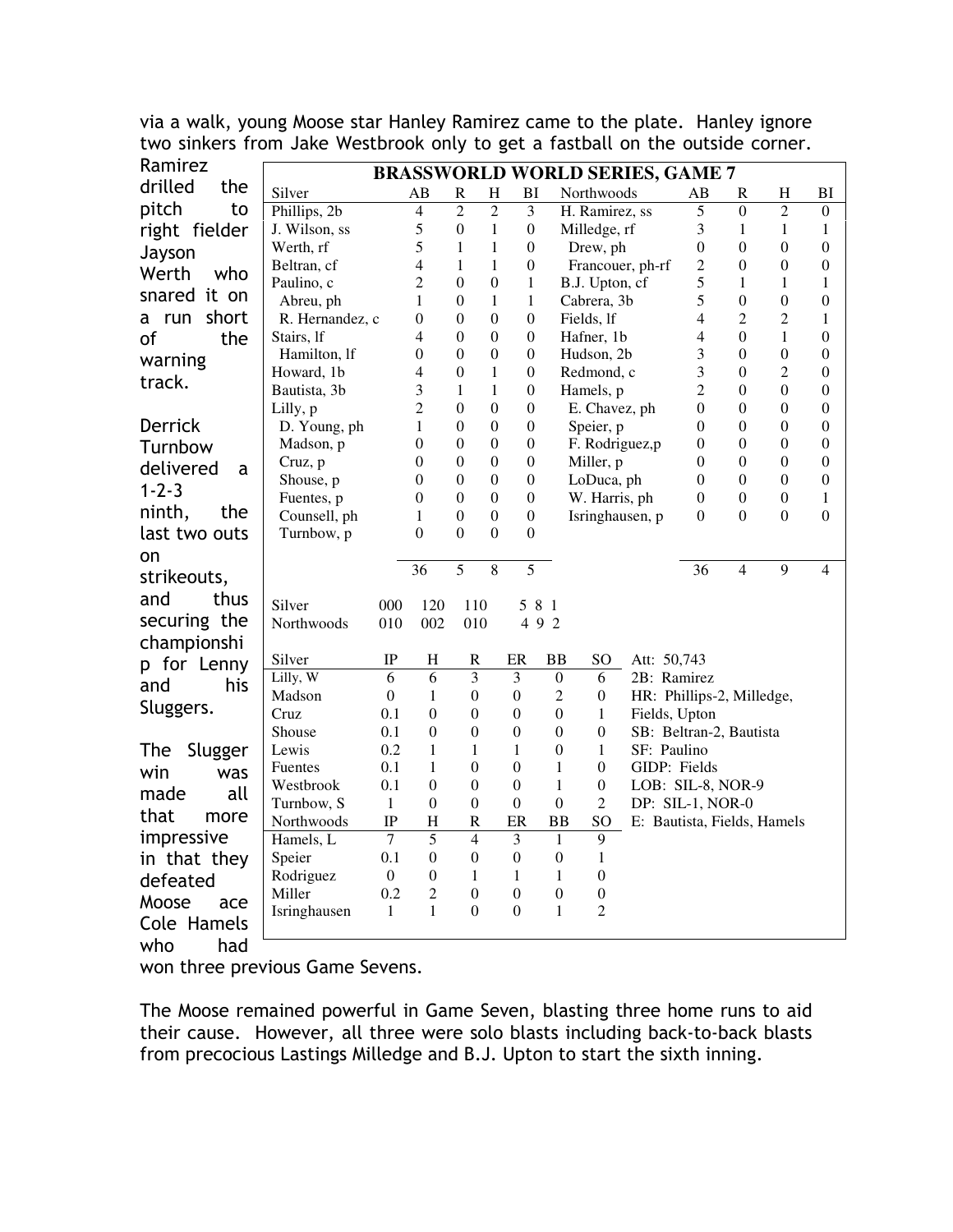Series MVP goes to Brandon Phillips for his 9 for 32 hitting- including his pivotal two home run performance in Game 7. Phillips' delivered ten homers in only seventeen post-season games. Simply stunning.

|                         |            | <b>AL AWARDS</b>       |            |                       |            |
|-------------------------|------------|------------------------|------------|-----------------------|------------|
| <b>MVP</b>              | <b>PTS</b> | <b>WALTER JOHNSON</b>  | <b>PTS</b> | <b>ROOKIE</b>         | <b>PTS</b> |
| <b>Chipper Jones</b>    | 90         | <b>Carlos Zambrano</b> | 71         | <b>Ryan Braun</b>     | 117        |
| David Ortiz             | 71         | <b>Brandon Webb</b>    | 54         | Jeremy Guthrie        | 45         |
| <b>Prince Fielder</b>   | 50         | Hideki Okajima         | 37         | Joakim Soria          | 35         |
| Carlos Beltran          | 30         | Aaron Harang           | 36         | <b>Dustin Pedroja</b> | 34         |
| Adam Dunn               | 23         | Mark Buerhle           | 26         | Tim Lincecum          | 29         |
| Jim Thome               | 13         | Chris Young            | 23         | Josh Hamilton         | 21         |
| Mike Lowell             | 10         | <b>Fausto Carmona</b>  | 19         | <b>Hunter Pence</b>   | 16         |
| <b>Chase Utley</b>      | 9          | Dan Haren              | 16         | Mike Pelfrey          | 7          |
| Ichiro Suzuki           | 5          | John Lackey            | 14         | Aki Iwamura           | 5          |
| <b>Brandon Phillips</b> | 5          | Sergio Mitre           | 9          | Pete Moylan           | 3          |
| Matt Holliday           | 3          | <b>Ted Lilly</b>       | 6          |                       |            |
| Derrek Lee              | 3          | Jeremy Guthrie         |            |                       |            |

## NL AWARDS

| <b>MVP</b>            | <b>PTS</b> | <b>CHRISTY MATHEWSON</b> | <b>PTS</b>      | <b>ROOKIE</b>         | <b>PTS</b> |
|-----------------------|------------|--------------------------|-----------------|-----------------------|------------|
| Alex Rodriguez        | 99         | <b>Justin Verlander</b>  | 72              | <b>Jack Cust</b>      | 110        |
| Miguel Cabrera        | 76         | Jake Peavy               | 55              | Kevin Kouzmanoff      | 70         |
| <b>Hanley Ramirez</b> | 63         | <b>Brad Penny</b>        | 50              | Yunel Escobar         | 43         |
| <b>Albert Pujols</b>  | 28         | Tim Hudson               | 42              | <b>Billy Butler</b>   | 23         |
| Carlos Pena           | 16         | <b>CC Sabathia</b>       | 32 <sup>2</sup> | <b>Brendan Harris</b> | 22         |
| David Wright          | 12         | John Smoltz              | 26              | Daisuke Matsuzaka     | 19         |
| Magglio Ordonez       | 11         | Kelvim Escobar           | 22              | Yovani Gallardo       | 18         |
| <b>Carl Crawford</b>  | 3          | Javier Vazquez           | 5               | <b>Travis Buck</b>    | 3          |
| <b>Grady Sizemore</b> | 2          | Roy Halladay             | 4               | Reggie Willits        | 3          |
| Manny Ramirez         | 1          | Erik Bedard              | 3               | Lee Gardner           |            |
| Mark Teixeira         |            | Jason Isringhausen       |                 |                       |            |

| <b>PAST AWARD WINNERS</b> |                    |               |                |                        |               |               |  |
|---------------------------|--------------------|---------------|----------------|------------------------|---------------|---------------|--|
| <b>YEAR</b>               | <b>AL MVP</b>      | <b>NL MVP</b> | <b>JOHNSON</b> | <b>MATHEWSON</b>       | <b>AL ROY</b> | <b>NL ROY</b> |  |
| 2003                      |                    | Vlad          | Randy          |                        | Not           | Not           |  |
|                           | <b>Barry Bonds</b> | Guerrero      | Johnson        | Tim Hudson             | awarded       | awarded       |  |
| 2004                      |                    | Albert        | Carlos         |                        |               |               |  |
|                           | Javy Lopez         | Pujols        | Zambrano       | <b>Bartolo Colon</b>   | ???           | ???           |  |
| 2005                      |                    | Albert        | Randy          |                        | David         | Khalil        |  |
|                           | <b>Barry Bonds</b> | Pujols        | Johnson        | <b>Ben Sheets</b>      | Wright        | Greene        |  |
| 2006                      |                    | Albert        | Carlos         |                        | Gustavo       | Huston        |  |
|                           | Alex Rodriguez     | Pujols        | Zambrano       | Roger Clemens          | Chacin        | <b>Street</b> |  |
| 2007                      |                    | Albert        | John           |                        | Prince        | Hanley        |  |
|                           | David Ortiz        | Pujols        | Lackey         | <b>Chris Carpenter</b> | Fielder       | Ramirez       |  |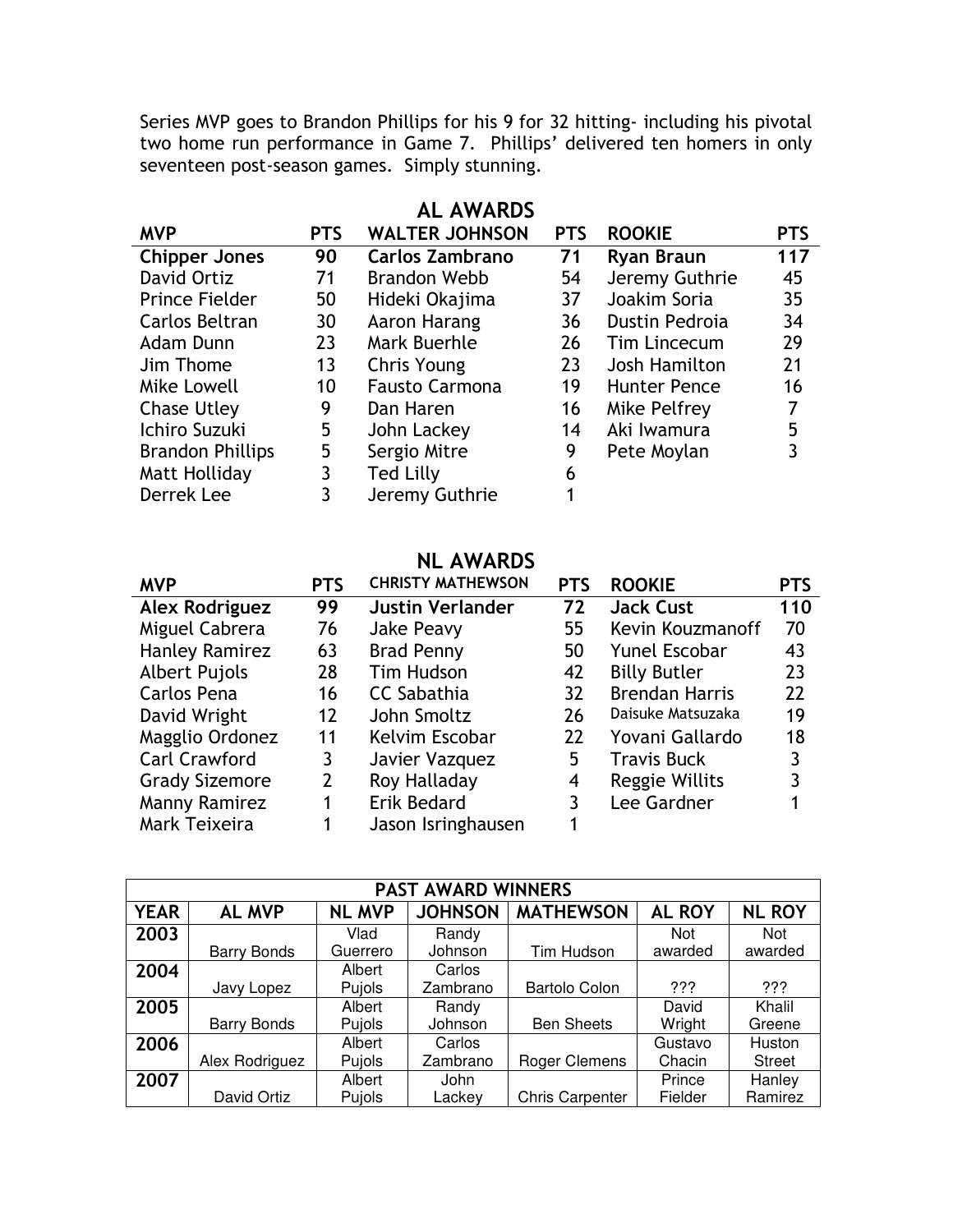# Free Agency Wrap Up 2009 By Chris Blake

The 2009 edition of BRASSWORLD Free Agency went off with fewer issues than previous years. There were a few spurious bids by last minute bidders adding too many zeroes, and a mysterious time-display problem some folks encountered, but overall it was a success.

Annadale and Taggart had the big bankrolls and were in a race to spend it. In the end, Robert Smith pulled ahead spending an enormous \$118 Million in guaranteed money over the next 5 years. Mark's Taggart came in a close second with \$106 Million.

For it's money, Annadale got premier lefty Johan Santana with the premium \$11M per season pricetag. In fact, Robert picked up a lot of pitching help, also signing John Garland to a long term contract , John Grabow, and Heilman. He also won out on injured shortstop Furcal, who was possibly the best shortstop in this year's free agent class, and center fielder Aaron Rowand who had a bit of a down year in spacious SF. Annadale signed 11 players.

Taggart also signed a premier starter to head is rotation for the next 5 years, inking CC Sabathia to a \$50M contract. He'll not only provide an instant bump to the rotation, but his bat should help as well. Brian Roberts was one of the premium infielders on the market and Mark got him for a fairly steep \$7.5M a year. Others of note: fallen ace Barry Zito will try a comeback and provide innings, Jody Gerut had a good season on a pitiful San Diego team, and AAA slugging champion Dallas McPherson will try to turn those minor league numbers into major league success with Taggart. They signed 12 players.

Aspen was next with \$96 Million guaranteed, and a boost of \$25.3M in 2009 payroll. Rene got the multi-talented Orlando Hudson and his gold glove defense (and good bat, as well) for a reasonable 5Y-\$4.6M – provided he returns from injury as good as new. Other signings were super utility man Chone Figgans, and the solid Japanese import starter Hiroki Kuroda. Aspen signed quite a bit of pitching including Mike Adams – who has rotator cuff damage, the resurgent Jeff Karstens, closer BJ Ryan, Stults, and Darren Oliver. At \$2.5M over 4 seasons, Rene is hoping Balfour repeats his 2008 success, rather than his previous seasons when we went unsigned. Aspen signed 9 players.

Lafontaine Park signed 14 players to \$74M in guaranteed money, lead by 1 year rentals Mike Mussina and Greg Maddux. Both will provide excellent innings, but Mussina has already retired so the \$4M 2010 contract will be wasted. Ramon Ramirez will provide great bullpen help vs righties. Leo Nunez will be a great setup man, and Zobrist can play LF and Short with better than usual offense this season. Pierzynski was the only full time catcher in the draft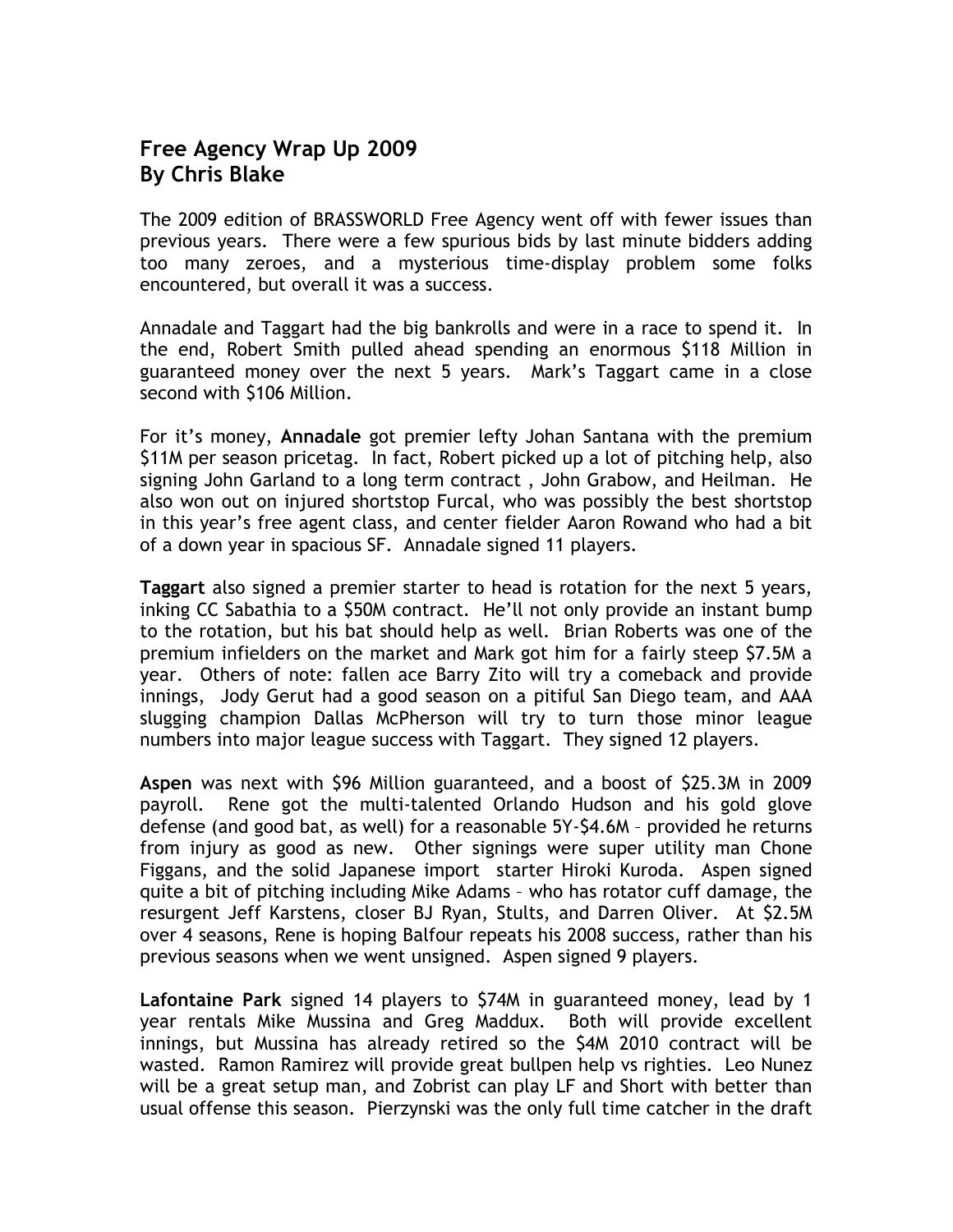and he provides above average offense for his position. Hinske will provide good power, at least for 2009, but is only on a 2-year deal. Lowry could be OK if he recovers from his injury.

Plum Island signed \$47.6M in guaranteed money, most going to Starter Tim Wakefield and 1<sup>st</sup> baseman Adam Laroche. Wakefield is a knuckleballer and could pitch another 5 years, and had his best season in years in 2008. But in his 40s, he could also decide to hang it up at any time if the grind becomes too much. Laroche provides good power and solid D at first and is still in his prime. Also signed was Jorge Cantu, who wasn't on anyone's roster in 2008. He regained his offense from 3 years ago and had a great season. Henry is hoping he stays at that level for the next 5 years. Jerry Hairston rejuvenated his career as well with solid offensive numbers in a utility role. The rest are fillers Erstad, Bard, Lieber, Wright, Mota, Stairs and Glavine. They are not signed long term and are flyers.

Northwoods signed 2 blue chippers in Brandon Phillips and JP Howell, both for reasonable contracts (3.75M, and 3.5M) but for long deals. Phillips is worth it. Howell could be too if he stays healthy. Marte had a decent year and was signed for a 1.3M 3Y deal. The rest are roster filler, Branyan giving his usual awesome power versus righties and awesome strikeout numbers. Corey spent \$44.4M guaranteed, \$12.8M in 2009 payroll.

Palm Harbor had little money to spend and picked up underrated Ted Lilly for 4Y at 4.9M/year. Good innings and a fairly reliable starter. The rest are position filler. Fred spent \$30.5M, \$8 in 2009 for 4 players.

Bloomington was next at \$25.6M in guaranteed money, \$9.7M in 2009. They got Colorado shortstop Barmes for 3Y at \$1.7M per year. Clint was an injury fill-in and can't hit away from Denver, so Vaughn is hoping he becomes the utility man and can keep hitting at home. Geary is a nice pickup giving reliable relief versus righties. Tatis came back from nowhere to post good numbers in 2008. Edmonds was a reasonable \$1.3M signing and Durham was a steal at \$800K. Cruz could be a steal if he can regain his stuff. At \$1M per it is a good gamble.

Alaska was next at \$25.5M guaranteed, \$8.7M for 2009. Little money room to play with, Alaska had to settle for whoever could give innings. They signed Brian Moehler, a mediocre pitcher but with 150 much needed innings for 2Y at \$2M per, and relievers Bell, Crain, and Chan Ho Park. All are OK, and Chris is hoping Heath Bell at 5Y, \$1.8M per year stays a good setup man. Vazquez gives the Hot Stoves some needed Shortstop at bats to try to replace Furcal. Other attempts at getting short stop at bats ended in getting outbid. Kapler and Ross are filler, Kapler a good deal at \$667K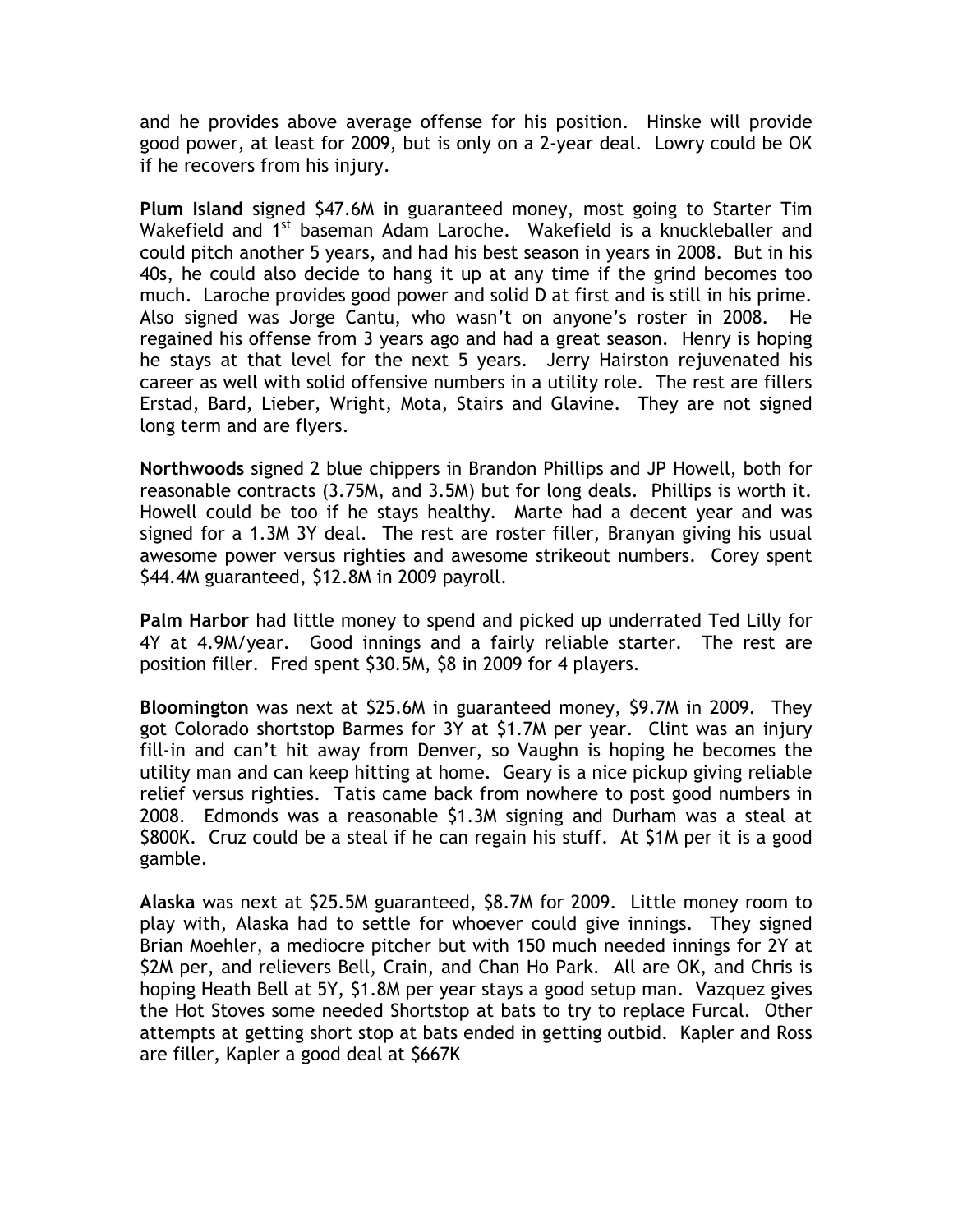West Oakland was next at \$21.8 Guaranteed, most to one player Mark Buehrle, who Bill signed for 5Y at \$4M per year. Bill is hoping he returns to form and keeps being a workhorse, innings-eater. The rest are filler.

Dublin is next with \$20M guaranteed, \$5.4M in 2009. The Gael Force got a bargain in Jack Wilson at 3Y \$905K per year. Dana Eveland was the big purchase at 5Y \$2.8M per year. Dana is young and did well in his shot in 2008. Doug is betting he'll continue progressing.

Gotham City is next at \$16M guaranteed, \$5.9 in 2009. Wayne picked up a number of serviceable guys, making the most of short money. He picked up 10 players, most notably Cameron and Emil Brown in the OF, bullpen help Grilli, Shouse, and Rusch, and a flyer on Shealy.

Virginia signed only 4 players (\$15.3M), but all middle tier with Marlon Byrd heading the list (3Y \$2.7M/yr). Bullpen help was needed and Mike added 3 decent ones in Billy Wagner, Chad Bradford and Reyes all on short contracts.

Williamsburg was next at \$14M, picking up Griffey for the year at \$3M, Florida reliever Joe Nelson, who had a great year coming back from injury at 3Y \$1.25M, and utility guy Amezaga (everyone needs one of those guys) at \$800K. The rest were decent value signings Romero, Eckstein, Torrealba, and Jay Payton.

The Metz signed only 2: Melky Cabrera at 5Y \$1.7M and Chad Gaudin 3Y \$1.3M. He might have overpayed for both, but he has plenty in the bank so why not grab the guys you want?

Greenville signed 7 players for a total of \$11M guaranteed. Paul Byrd was the headliner at 2Y for \$3.8M per. At that stage of the draft there was a scramble for innings and Paul was the last decent starter available. The rest were filler, all signed for close to minimum.

Montreal was next at \$10.6M and picked up a bunch of pitching on the cheap. 10 players for \$5.4M in 2009 – all are mediocre lead by Ponson (1Y \$1.5M)

Waikiki followed a course similar to Montreal, signing a lot of players to short money. 11 signings for \$6.8M in 2009 (\$10.2M guaranteed). Guillen is the headliner, with decent players Sean Green, Inge, Weathers, Mike Lincoln, Patterson, Howry, and filler.

Silver (\$9M guaranteed) signed Mark Ellis to man 2B at \$1.55M 4Y. and Jeff Kent to a cheap \$785K.

Mequon was next at \$7.75M guaranteed to Ron Belliard (3Y \$1.75 per) and 1 year rental Salomon Torres.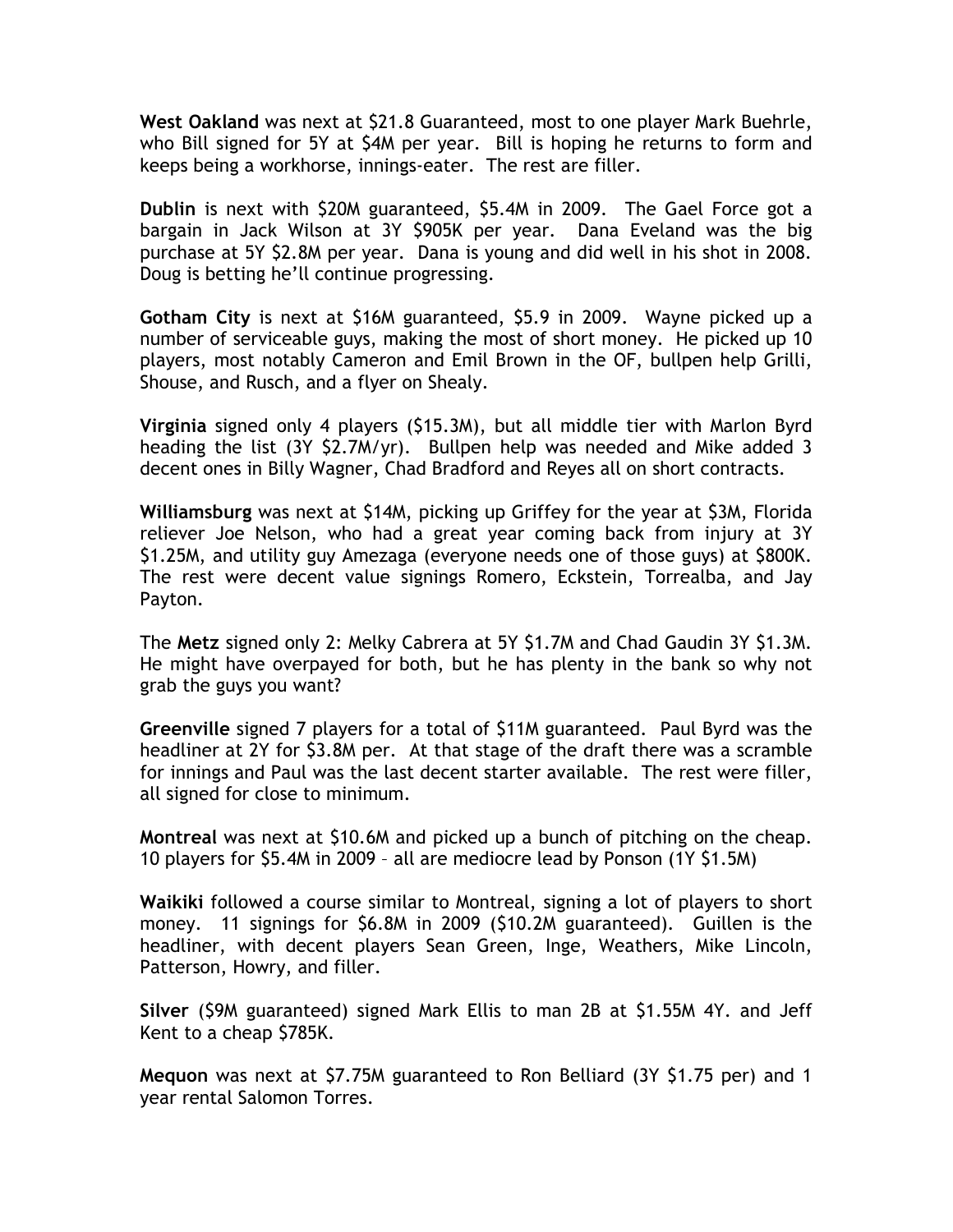Georgia (\$3.8M), Hoboken (\$3.8M), and Palo Alto (\$2.4M) all had very limited cash, so picked up whatever cheap filler they could, most notably Chad Cordero on Palo Alto.

The league spent a total of \$727M in guaranteed money in this year's free agency. This was down from the \$1.1B spent last year.

## A painful anniversary By Jonah Keri

Fourteen years ago last week, my heart was ripped by the start of the 1994 baseball strike. That labor stoppage would ultimately wipe out the rest of the regular season, as well as the entire playoffs.

For a Montreal Expos fan like me, it was especially painful. When the strike started, the Expos owned the best record in baseball (74-40) and were well on their way to an NL East title, having built a six-game lead on the Atlanta Braves while peaking in the summer months.

Those were heady times for any Expos fan, but for me especially. I spent most of that summer in California, staying with my then-girlfriend, an amazing girl I'd met a few months earlier who'd become my amazing wife a few years later (anniversary #11 is just around the corner). We went to a bunch of West Coast games that summer, most of them in San Diego.

Watching the Expos destroy the Padres in the final series before the All-Star break remains one of my fondest baseball memories. Nos Amours swept the four-game series in San Diego, outscoring the Pads 34-3 in the process. When the 'Spos completed the sweep on that final first-half Sunday by winning 8-2 (thanks to two homers from Moises Alou and a grand slam by Wil Cordero that caused me to have an out-of-body experience), they moved into sole possession of first place. At that moment, I knew in my heart that this team was headed to the playoffs for just the second time in franchise history, and their first World Series title.

Just look at the team that the Expos trotted out that season. Larry Walker, Marquis Grissom, Moises Alou and John Wetteland in their primes. Superprospects Cliff Floyd and Rondell White getting their first tastes of the big leagues. A killer bullpen stuffed with power righties. A well-built, potent bench. A lights-out starting rotation led by veterans Jeff Fassero and Ken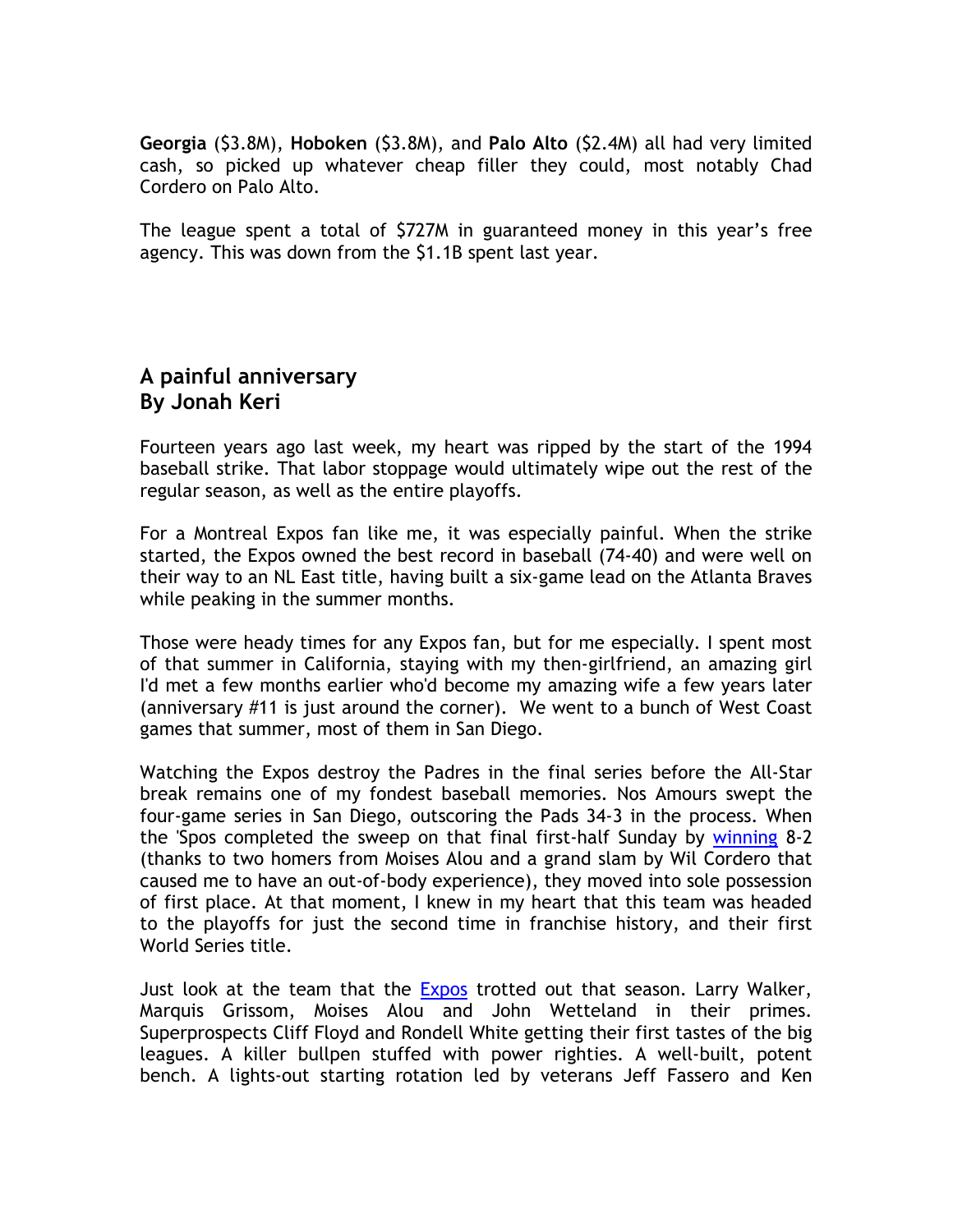Hill...and a young, string-bean righty named Pedro Martinez. There is no way this team would have lost, to anyone. I know this to be true.

Today, ESPN.com's Page 2 (via ESPN The Mag) has a tribute to the '94 Expos, complete with a gallery of great links and clips that tells the tale of that team, and of the franchise as a whole. Click here to check it out.

I encourage everyone to flip through these gems. If you're an Expos fan like me, you'll get a welcome jolt of nostalgia. If you're a fan of baseball history, these blasts from the past will resonate. If you're a fan of baseball in general, you'll appreciate the contributions of the Greatest Team That Never Got A Chance.

You'll also gain a great deal of insight into my roots.

I am a Montrealer. I am a Montreal Expos fan. Always and forever.

From Ralph Nader, after he'd been told by Washington Post editors that the lack of coverage of his presidential campaign was because he had no chance of winning:

"Then why are you covering the Nationals?"

# Yankee Stadium Memories By Jonah Keri

My first trip to Yankee Stadium was supposed to be my second trip. A lastminute bailout the first time delayed the inaugural expedition for 12 years.

The day was August 12, 1995, the summer after second year of college. Brian, Elan, Eric and I set out on a four-day baseball road trip down the East Coast, with the first stop in the Bronx.

It took a while. The drive from Montreal takes six hours. There was also a stop at Crabtree & Evelyn to buy this girl we were staying with a gift for her hospitality. (Sales clerk at the store, inquiring about our gift choice: "Is she…earthy?). When we finally arrived at the ballpark (one of the scam-job parking lots around the park, to be precise), we were zonked. Stepping out of the car, we felt the blast out of a muggy New York evening, complete with all the smells you come to expect from a quality borough on a hot summer night.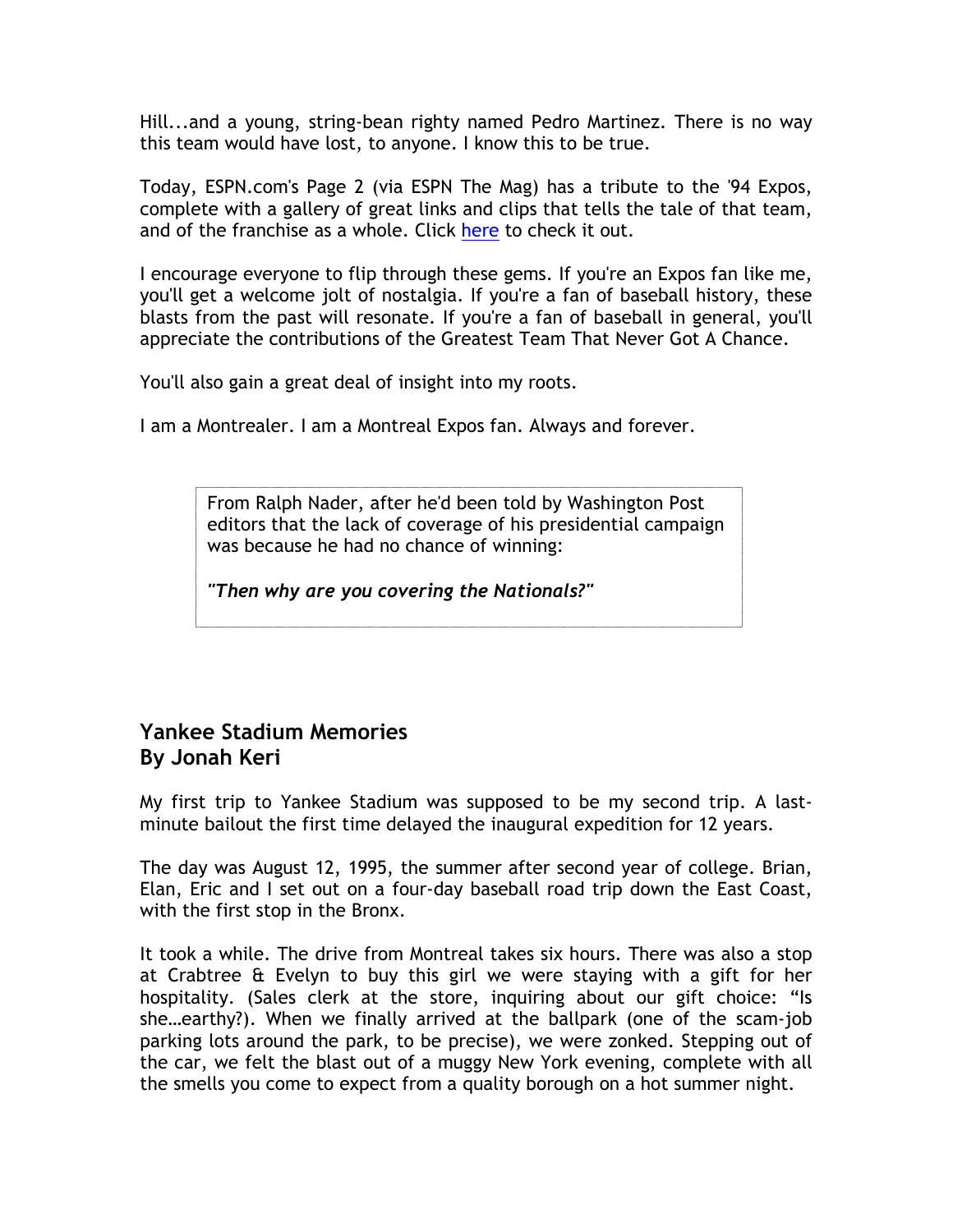We were expecting a shrine, a living monument commemorating Ruth, Gehrig, DiMaggio, Mantle, Meacham, all the Yankees greats. Instead, we got a zoo. Swarms of people everywhere, flitting around the periphery of this monstrous structure. We were told to pick up our tickets at Gate…something, we couldn't remember. After 30 minutes of darting through the throng, shoving people aside and getting piss-off responses from fans and stadium workers alike, we finally found our ticket window. Made it to our seats in the bleachers just in time for first pitch.

Once again, it smelled. Awful. We were told that trash sometimes piled up under the bleachers, but we figured that was just an exaggeration. Um…no, it was not. Combined with the sweltering heat (89 degrees at game time), we were doing everything in our power to focus on the game, or beers…anything other than the sticky, stinky, squashed-in mess that was left field that night.

Food, that'll do it. We trudged to the hot dog stand. Line was a mile long. Pretzels weren't going to cut it after sitting in the car all day. What's left? Arby's. Arby's?! Should we? Dare we? The line was reasonable, our stomachs howled, and we were missing the game we drove nearly 400 miles to see. Roast beef it is. We'll take four.

I knew Arby's was a bad idea before I ever took a bite. The substance that claimed to be roast beef looked like a stack of gray fiberglass insulation, all of it piled high on a halved, off-white hockey puck. Didn't smell good either. But screw it, I'm 20 years old, it's a road trip, we're at Yankee Freaking Stadium…how bad could it be? Four bites later, we were back to watching Jack McDowell and former Expo Dennis Martinez wage what turned to be a pretty good pitcher's duel.

At least that's what the guys told me. Ten minutes after polishing off the Arby's delight, my stomach started churning. Ten minutes after that, I had a splitting headache and was sweating profusely. The game, I was told, got exciting after a while, the Yankees giving up two in the  $6<sup>th</sup>$ , then retaking the lead with single runs in bottom of the  $6<sup>th</sup>$  and  $7<sup>th</sup>$ . McDowell, I was told, was frustrating Indians batters all night. He would eventually go the distance, using a PAP-exploding 142 pitches to do it.

I never saw any of it. From the  $4<sup>th</sup>$  inning on, I was doubled over on the bleacher bench, sweating and shaking, dizzy and in pain. My buddies kept asking me if I was all right, that they could leave and take me to a doctor. I refused. I wasn't going to screw up our big road trip, the one we'd talked about for years, planned for months. When McDowell got Manny Ramirez to fly out deep to right to end it, we shuffled our way back to the car, me all but carried there.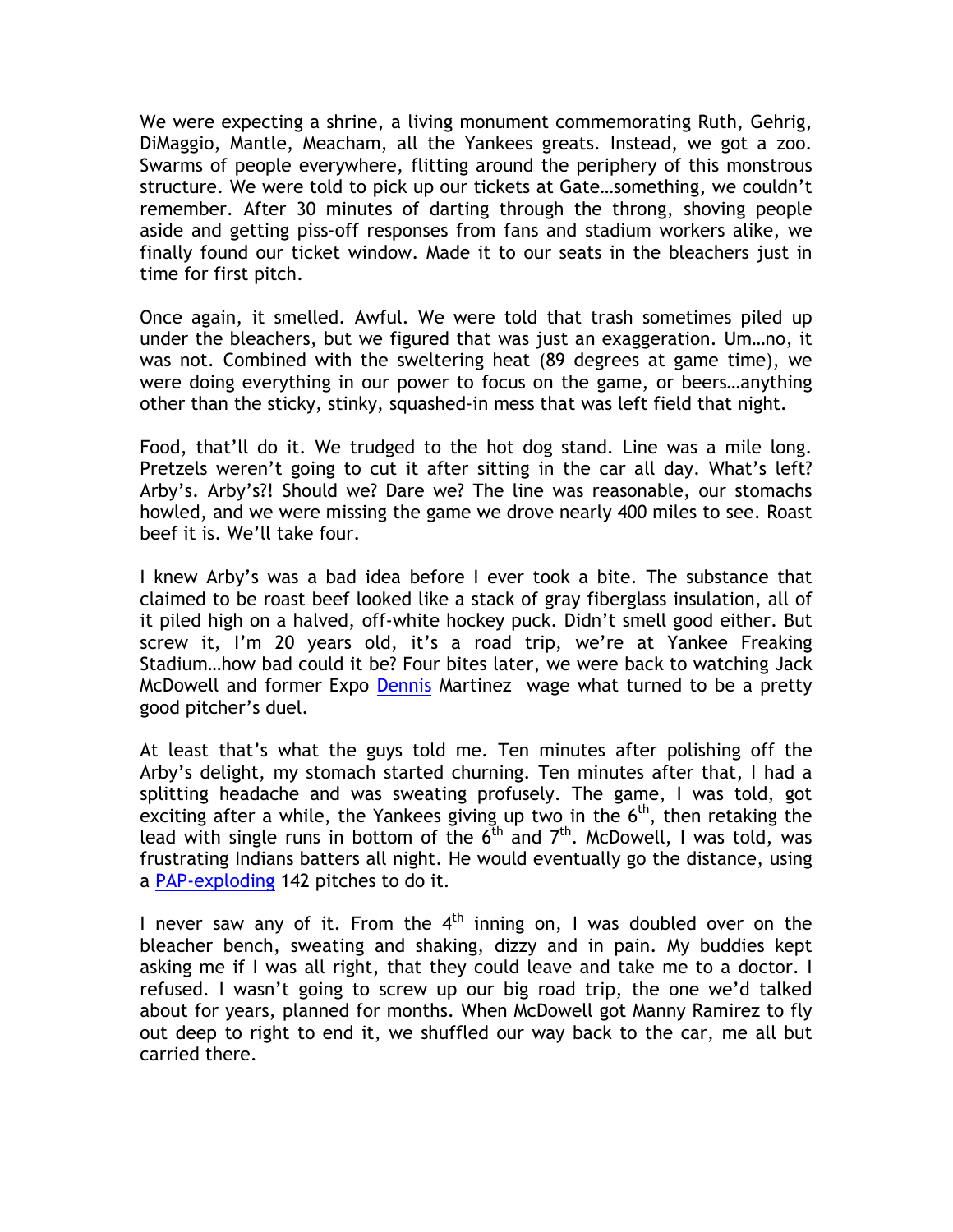I'd like to say it went better. I didn't die of food poisoning. I also witnessed one of the funniest moments of my life. Brian, after two hours of driving down the basket toll-ridden Garden State Parkway, through New Jersey and into Pennsylvania, pulled up to the first toll booth in the Keystone State, grabbed a pocketful of change and flipped the coins…right at the unsuspecting toll attendant.

Generally speaking, I'm an optimistic, perpetually cheerful type. I love baseball. I love baseball games. I even, after several more outings, grew to like Yankee Stadium. I even made a point of seeking out bleacher tickets on future visits, enjoying the banter of the creatures and finding better food choices as the years went on.

But that first time at the Stadium, the one you never forget as a fan…was a disaster. If only I'd made it there 12 years earlier.

--

So what happened that first time that made me miss my first trip, you might ask.

It was the summer of 1983. I was eight years old, traveling with my grandparents to visit my ultra-religious relatives in Brooklyn. It was a bit of a shock, especially sitting there on a Saturday—no TV, no activity, nothing to do but stare at the walls. The next day would be better, though. Field trip to the Statue of Liberty, all kinds of neat stuff for a kid. And on Monday…Yankee Stadium! THE Yankee Stadium! I could hardly wait.

When we got back from our day of sightseeing Sunday, I peppered my grandfather with questions. How would we be getting to the game? (By subway, cool!) Where were we sitting? (We didn't have tickets yet, but there were plenty available…hopefully upper deck, where foul balls glided in softly.) Who were they playing again? (The Red Sox, sweet!)

I woke up early the next day. I could barely sleep with all the excitement of the game ahead. We'd hop on the train around 12:30 and make our way up to the Bronx, plenty of time for a rare weekday 2 p.m. start time, I was told.

Then the morning started getting hotter. And hotter. By 11 the temperature had spiked above 90 degrees, with stifling humidity. Not that it bothered me. All I could think about was going to the stadium to see the game. My grandfather had other ideas.

Me: "So when are we going?" Papa: "I don't think we can go, it's too hot." Me: "What?! I thought you said we were going!"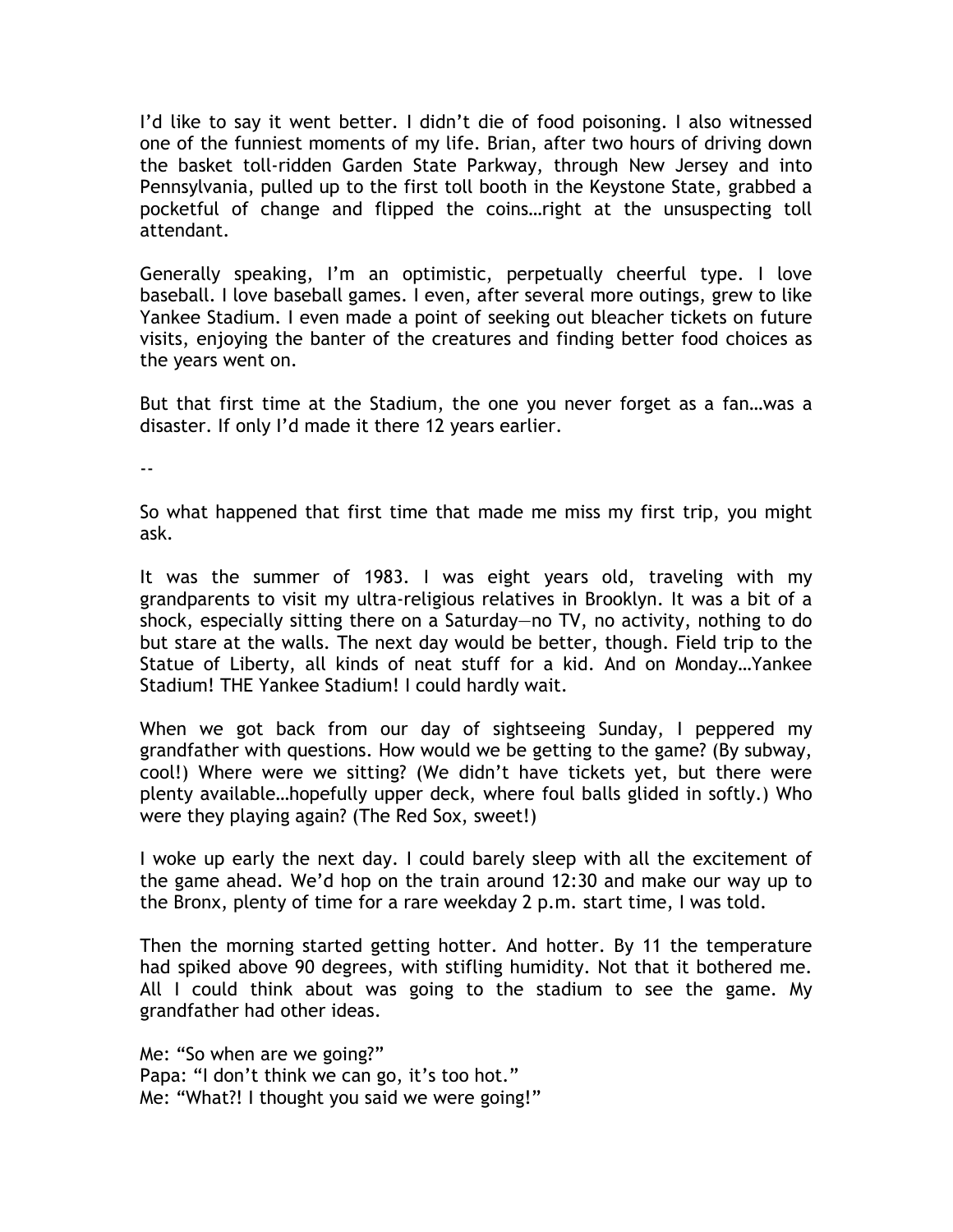Papa: "I'm sorry Jonah, it's just too hot outside. You can listen to the game here, on the radio."

My little heart was broken. Deep down, I knew my Papa would've done anything for me. He always did. But at that moment, I wanted to cry. With no TV around, I settled in on the couch of that Brooklyn walk-up to listen to the game I so badly wanted to see in person.

Both teams stayed scoreless through the first four innings. Then the Yankees scored once each in the  $5<sup>th</sup>$  and  $6<sup>th</sup>$ , the second run coming on a long home run by Don Baylor (I was a precocious fan, I knew Baylor was the big guy with the straight-up batting stance). The Red Sox still couldn't push across a run. Something odd was going on, though. I noticed, about four innings in, that they also didn't have a hit. They still didn't after six innings, the likes of Wade Boggs, Jim Rice and Dwight Evans all shut down by the Yankee pitcher.

The game moved along, and still no hits for Boston. As they came up to bat in the  $8<sup>th</sup>$ , it dawned on me: Is it possible that I may end up missing a no-hitter?! One-two-three went Evans, Nichols and Stapleton. The Yankees scored two more in the bottom of the  $8<sup>th</sup>$ , bringing their flawless lefty back to the mound for the 9<sup>th</sup>.

I didn't want this to happen. Even at eight years old, I knew how awful it would be if I came that close to seeing a no-hitter—against the Red Sox!—at Yankee Stadium!!!—only to miss it.

Newman drew a leadoff walk. OK good, the pitcher's getting tired, the Sox are going to rally. I didn't much care who won, just please, no no-hitter. But then Hoffman grounded out. So did Remy. One batter remained.

That batter was Boggs. In just his second season, he was at the height of his powers, destined to hit .361 that year. He'd gone 0-for-3 to that point in the game. He was due.

Or so I thought. The pitcher got two strikes on him. PLEASE WADE, GET A HIT! The pitcher rocked back, fired…and struck him out. I had just missed a nohitter. Yankees-Red Sox. Yankee Stadium. ON THE 4<sup>TH</sup> OF JULY!

To this day, 25 years later, I still make sure never to break plans to go to the ballpark. To this day, I cringe whenever I see a game on July  $4<sup>th</sup>$ , knowing that on the scoreboard they'll flash a graphic for "This Day In History", reminding me of the masterpiece I missed.

To this day, I curse the name of Dave Righetti.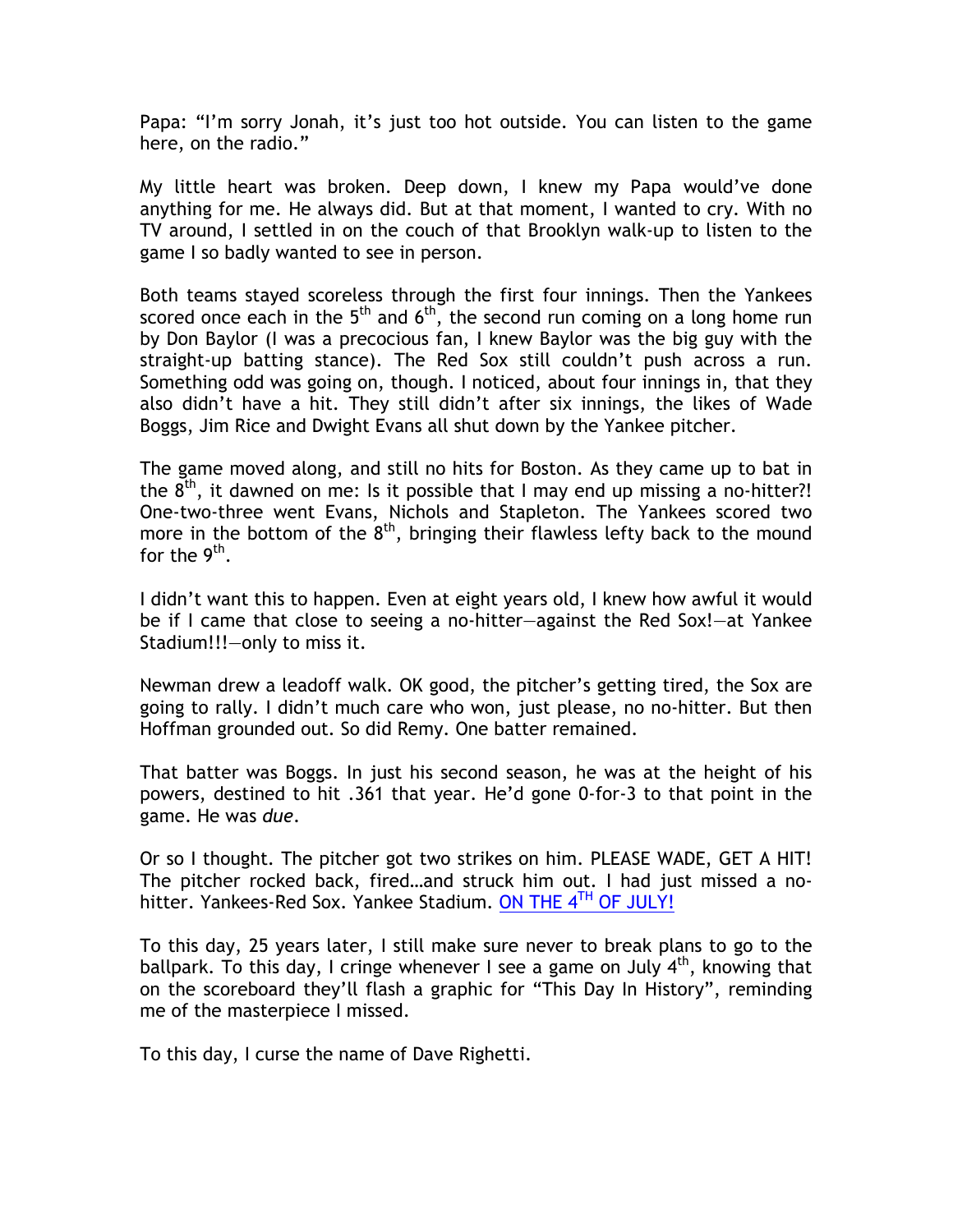## Aspen Comes Out of the Rain By Rene Custeau

 The Aspen Rainmakers have made several off-season moves to make an attempt to pull themselves out of the gutter and into contention for the 2009 BRASSWORLD title. They knew going into the Free Agency draft that they were in desperate need of a couple of power hitters and a whole new bullpen. They had only retained two relievers (Dave Borkowski and Mike Gonzalez) from last season and they both would be considered "mop-up" at best.

 First, they dealt away starting pitcher Ryan Dempster to Virginia for Kelly Shoppach, Chris Carter and Virginia's 2010 1st round draft choice. This gave the Rainmakers a young catcher to relieve Jason Kendall and provide the team with some added pop. "It was tough giving up Dempster but we only had him signed for the season and thought the deal was the right direction for the team," elaborated Aspen's general manager, Johnny Bench. "Demp was a fan favorite here and we took a lot of flack but the team had only produced 120 wins over the past two seasons so something had to be done."

 With Dempster gone the Rainmakers still have four pretty damn good starting pitchers in Rich Harden, Adam Wainwright, Kevin Slowey and Scott Kazmir. They next made a trade with Henry Vance of the Greenheads to pick up slugging leftfielder, Alfonzo Soriano. Aspen sent Kevin Frandsen, Kyle Kendrick, Aspen's 2009 1st round draft choice and \$1,500,000 to get him and lefty relief specialist Matt Thornton. They gave up a lot but it was the acquisition of Thornton that made the deal. He was the first cog to rebuilding Aspen's depleted bullpen.

 Next, they picked up Waikiki's right-handed reliever Dan Wheeler to complement Thornton by giving up youngster Brandon Moss and a 2009 later round draft pick. Wheeler was the second pitcher added to Aspen's bullpen.

 GM, Bench then opened up owner Rene Custeau's wallet and spent several millions of dollars in Free Agency, signing 2nd baseman Orlando Hudson and 3rd baseman Chone Figgins. Hudson would replace the versatile Marco Scutaro at second and freeing him up to backup everyone else. Figgins would give the Rainmakers some speed at the top of the lineup and replaced disappointing Kevin Kousmanoff at 3rd. This move solidified the Rainmakers infield. They now had Connor Jackson at first, Hudson at 2nd, Figgins at 3rd with Jhonny Peralta and Jason Bartlet battling for shot.

 Bench also signed 3 more significant relievers Grant Balfour, Darrin Oliver, and Mike Adams. With these signings it could be said that the Rainmakers have assembled the best middle relief crew this league has every seen. Next, they signed starting pitcher, Hiroki Kuroda to replace the loss of Ryan Dempster and will complement the rest of the starting staff.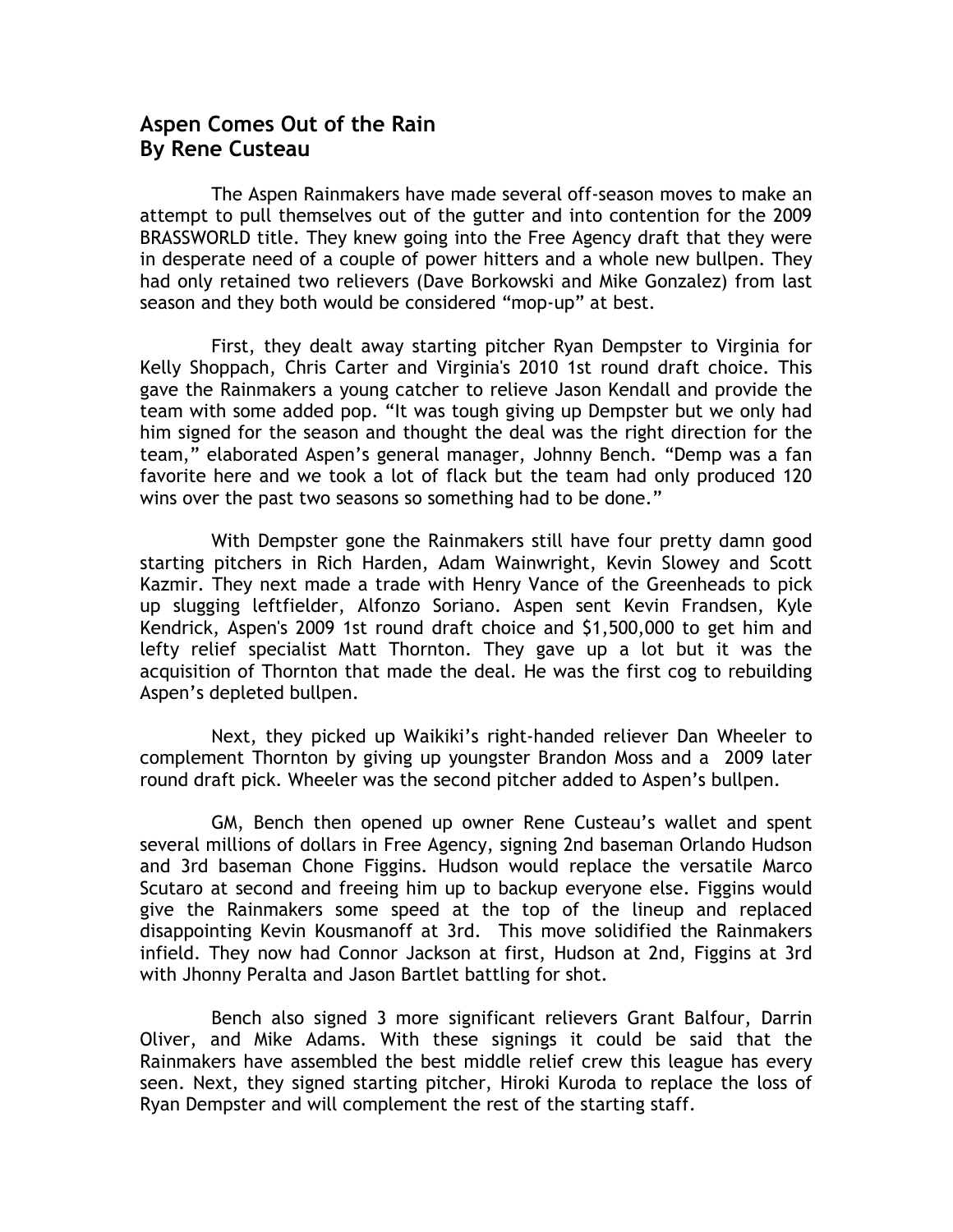With all the moves mentioned above the Rainmakers still needed the one big bat in the middle of the lineup. With their infield all set they needed to find an outfielder with some considerable pop. There really wasn't anything left in the Free Agency so they turned toward other teams looking for a trade. "We had inquired very early on about Adam Dunn's future in Hoboken. They were interested in starting pitching and had mentioned Dempster, Blanton and Cha Seung Baek," Bench was quoted as saying. "When GM Peter Blake contacted us (Rainmakers) we had already dealt Dempster and weren't willing to part with Blanton so it was Baek who was shipped to the Bum's for Dunn. With Dunn now anchoring the middle of Aspen's lineup there outfield was set with Soriano in left, Winn in center and Dunn in right.

 So, the Rainmakers added two big bats and a slugging catcher to their lineup (Soriano, Dunn & Shoppach) as well as rebuilding their bullpen. (Wheeler, Thornton, Oliver, Adams, & Balfour). They have replaced starter Ryan Dempster for Hiroki Kuroda and added Figgins & Hudson to their infield. Who knows if they will be able to win it all next year? One thing we can say for sure is they have worked hard at assembling a team that will definitely be much more competitive than the last two seasons and, with a little luck, compete for the infamous BRASSWORLD title.

#### 2009 Aspen Rainmakers Projected Lineup

Chone Figgins, 3B Randy Winn, CF Alfonzo Soriano, LF Adam Dunn, RF Orlando Hudson, 2B Connor Jackson, 1B Jhonny Peralta, SS Kelly Shoppach, C

## 2009 Aspen Rainmakers Projected Starting Pitching Rotation Hiroki Kuroda, SP Kevin Slowey, SP Scott Kazmir, SP

Rich Harden, SP Adam Wainwright, SP

### 2009 Aspen Rainmakers Relievers

Dan Wheeler, RP Matt Thornton, RP Grant Balfour, RP Mike Adams, RP Darrin, Oliver, RP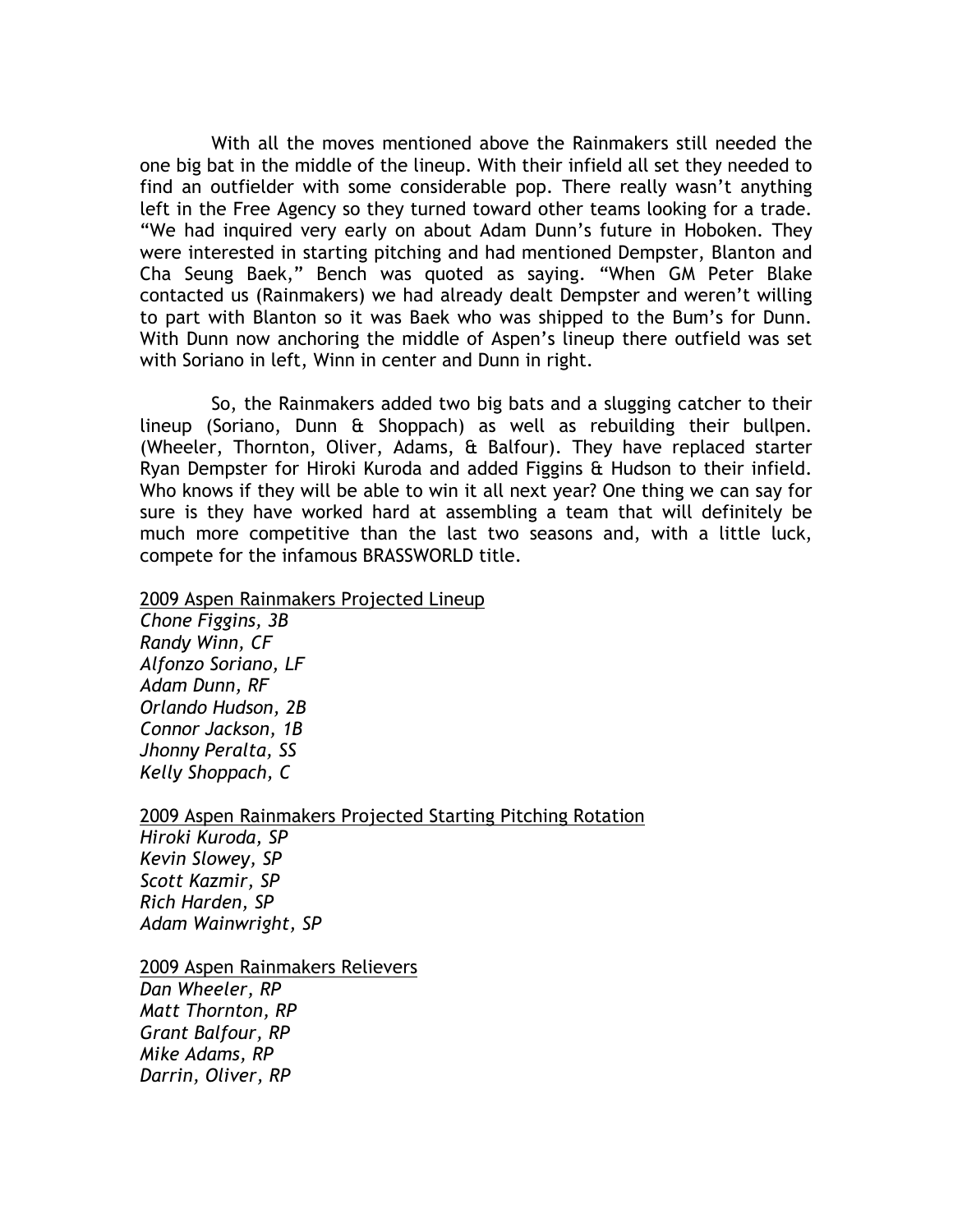## Williamsburg Record Book

### By Jim Bodnar

The 2008 year saw five primary team records fall; three of them we were actually proud of, but first the bad news. Ryan Zimmerman wasted no time breaking his team record of 24 DP in 2007 as he hit into 29 in 2008. He was only 3<sup>rd</sup> overall in BW 2008 though as Victor Martinez hit into 35. Carlos Silva broke Elmer Dessens 2004 team record of 230 hits allowed by allowing 244 in 192 IP. By contrast, Elmer needed only 148 IP when he yielded his 230.

Rafael Betancourt was only a shadow of his MLB self in BRASSWORLD 2008. While breaking Johan Santana's save record (17) from 2003 with 21 saves this year, he also blew 11 save opportunities and saw his ERA balloon from 1.47 in MLB to 3.33 in BRASSWORLD. Chase Utley despite missing nearly a month of games blew by Jacque Jones team's doubles record of 46 set in BRASSWORLD's inaugural 2003 campaign by cracking 60 this season. The BRASSWORLD record is 64 held by Todd Helton. Finally, Kenny Lofton hit 9 triples breaking the old Williamsburg mark of 7 shared by Bret Boone (2003) and Chase Utley (2006).

| AB           | <b>Chase Utley</b>       | 2007 | 662            |
|--------------|--------------------------|------|----------------|
| R            | <b>Barry Bonds</b>       | 2005 | 163            |
| Н            | <b>Chase Utley</b>       | 2007 | 218            |
| 2B           | <b>Chase Utley</b>       | 2008 | 60             |
| 3B           | Kenny Lofton             | 2008 | 9              |
|              | <b>Chase Utley</b>       | 2006 | $\overline{7}$ |
| ΗR           | <b>Barry Bonds</b>       | 2005 | 70             |
| RBI          | <b>Barry Bonds</b>       | 2005 | 168            |
| BB           | <b>Barry Bonds</b>       | 2005 | 171            |
| SO           | Jim Thome                | 2004 | 181            |
| <b>SB</b>    | Luis Matos               | 2006 | 25             |
| <b>DP</b>    | Ryan Zimmerman           | 2008 | 29             |
| <b>AVE</b>   | <b>Barry Bonds</b>       | 2005 | .408           |
| <b>SLUG%</b> | <b>Barry Bonds</b>       | 2005 | .981           |
| ERA R        | <b>Jose Contreras</b>    | 2004 | 2.15           |
| ERA S        | Randy Johnson            | 2005 | 2.53           |
| W            | Randy Johnson            | 2005 | 18             |
| L            | Nate Cornejo             | 2004 | 22             |
| G            | Johan Santana            | 2004 | 83             |
| CG           | Randy Johnson            | 2005 | 8              |
| ShO          | Johan Santana            | 2005 | 3              |
| Saves        | <b>Rafael Betancourt</b> | 2008 | 21             |
| IP           | Randy Johnson            | 2005 | 242            |
| <b>Hits</b>  | Carlos Silva             | 2008 | 244            |
| ΗR           | <b>Elmer Dessens</b>     | 2004 | 33             |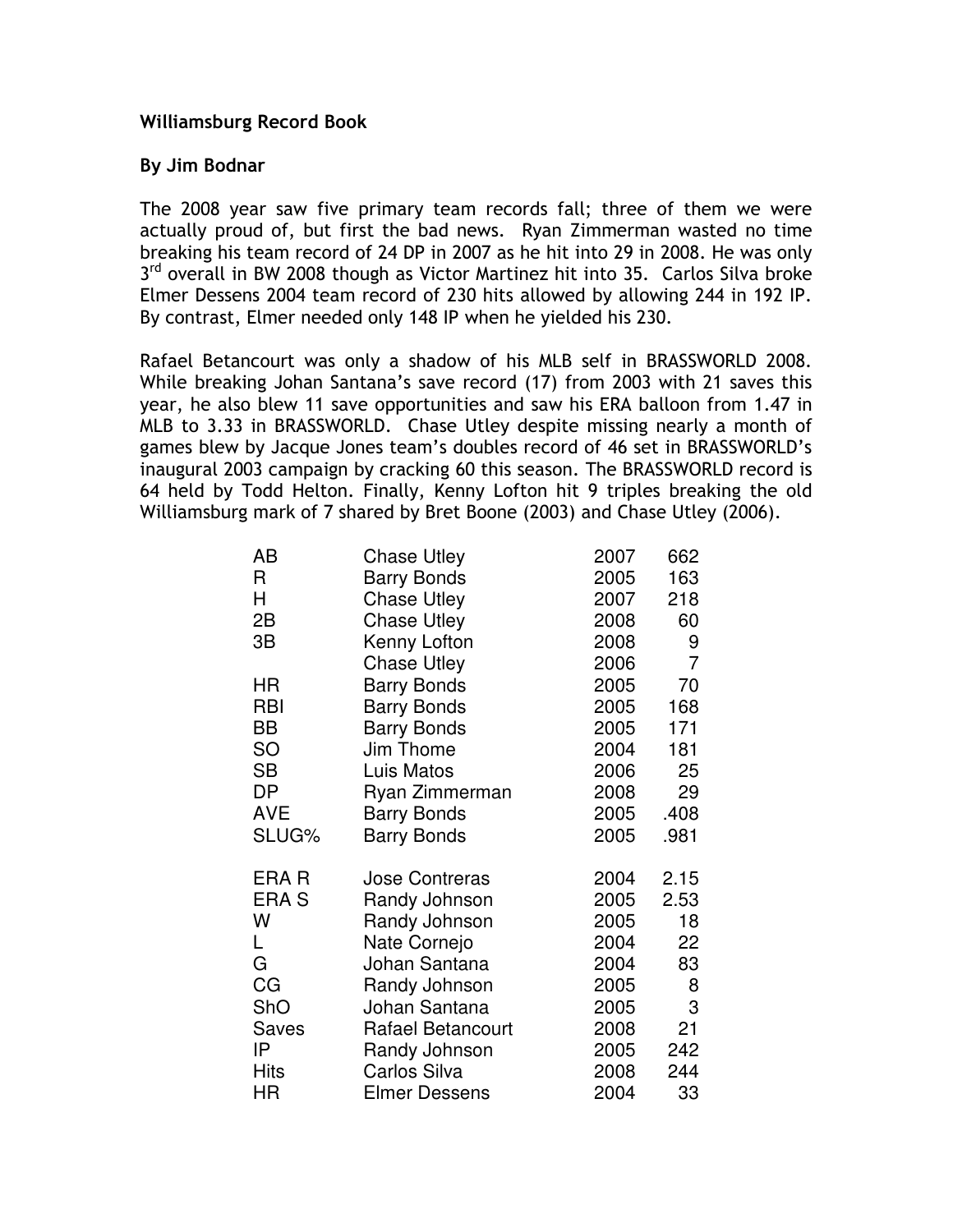| <b>BB</b> | Jorge Sosa    | 2003 | 81    |
|-----------|---------------|------|-------|
|           | Randy Johnson | 2005 | - 275 |

#### BRASSWORLD Single Season Records thru 2008

As BRASSWORLD celebrates 6 years in the books, a retrospective is offered that we might fondly remember many of the outstanding performances.

First though, not one major batting or pitching record was set in the past season as maturing BRASSWORLD performances settled in between the two standard deviations. It was only in 2007 that David Ortiz shattered the record for home runs and rbis with 80 and 179. Not even the 60 HR or 150 rbi marks were reached by this years leaders Alex Rodriguez (58) and Miguel Cabrera (148). The sole new record documented here belongs to Victor Martinez of Maryland who grounded into 35 double plays, the new single season record. Carlos Lee had 33 this year, which might be the second highest total ever.

Many of the records cited here will probably stand a long time given the historic nature of Barry Bonds performances the first half of this decade, but other performances stand out also. Jason Isringhausen's 2003 record of 52 saves by far away has been the best for BW in 6 years. We're still quite far from a thirty game winner, but Carlos Zambrano did win 25 back in 2004. Chone Figgins record of 24 triples in a season leads the rest of the season leaders by a significant margin.

| <b>BA</b><br><b>Barry Bonds</b>          | <b>WIL</b> | year<br>2005 | .408 |
|------------------------------------------|------------|--------------|------|
| <b>At Bats</b><br>Ichiro Suzuki          | GBS        | 2006         | 701  |
| <b>Runs scored</b><br><b>Barry Bonds</b> | WIL        | 2006         | 163  |
| Hits<br>Ichiro Suzuki                    | GBS        | 2007         | 231  |
| <b>Doubles</b><br><b>Todd Helton</b>     | <b>MMM</b> | 2006         | 64   |
| <b>Triples</b><br>Chone Figgins          | BEC        | 2005         | 24   |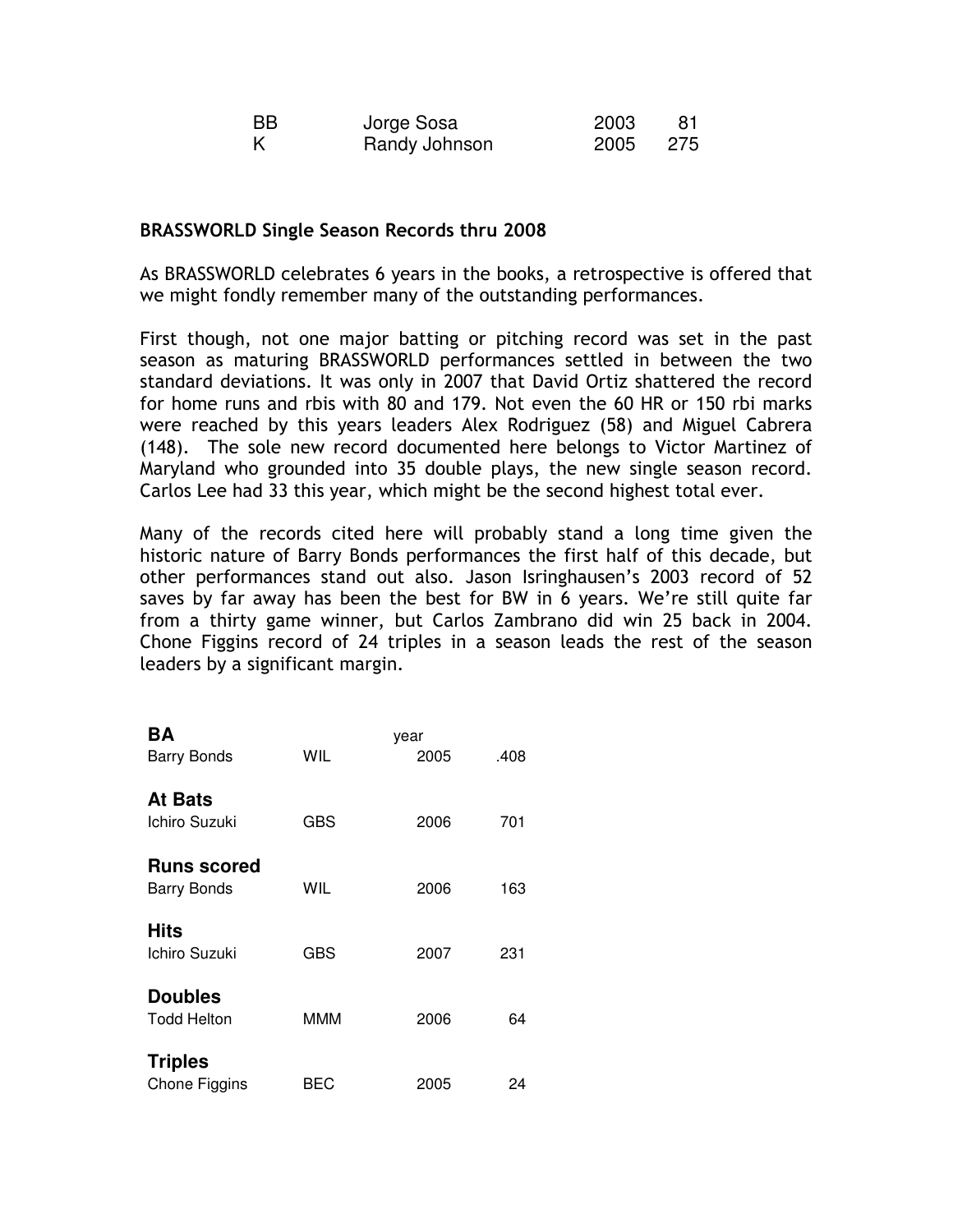| Home runs<br>David Ortiz                                          | GCG                      | 2007         | 80       |
|-------------------------------------------------------------------|--------------------------|--------------|----------|
| <b>RBI</b><br>David Ortiz                                         | GCG                      | 2007         | 179      |
| <b>Walks</b><br><b>Barry Bonds</b>                                | <b>WIL</b>               | 2005         | 171      |
| <b>Intentional Walks</b><br><b>Barry Bonds</b>                    | WIL                      | 2005         | 27       |
| <b>Slugging Percentage</b><br><b>Barry Bonds</b>                  | <b>WIL</b>               | 2005         | .981     |
| <b>On Base Percentage</b><br><b>Barry Bonds</b>                   | <b>WIL</b>               | 2005         | .584     |
| <b>Runs</b><br>Created/27<br><b>Barry Bonds</b>                   | <b>WIL</b>               | 2005         | 27.7     |
| Wins<br>Carlos Zambrano                                           | PIG                      | 2004         | 25       |
| <b>ERA</b><br>Roger Clemens                                       | <b>MON</b>               | 2006         | 2.04     |
| <b>Strikeouts</b><br>Randy Johnson                                | SKY                      | 2003         | 342      |
| <b>Saves</b><br>Jason Isringhausen                                | WAU                      | 2003         | 52       |
| <b>GIDP</b><br><b>Victor Martinez</b>                             | <b>MMM</b>               | 2008         | 35       |
| <b>Hitting Streak</b><br><b>Garrett Anderson</b><br>Ichiro Suzuki | <b>ANN</b><br><b>GBS</b> | 2003<br>2006 | 23<br>23 |

The First Year of the Palo Alto Robber Barons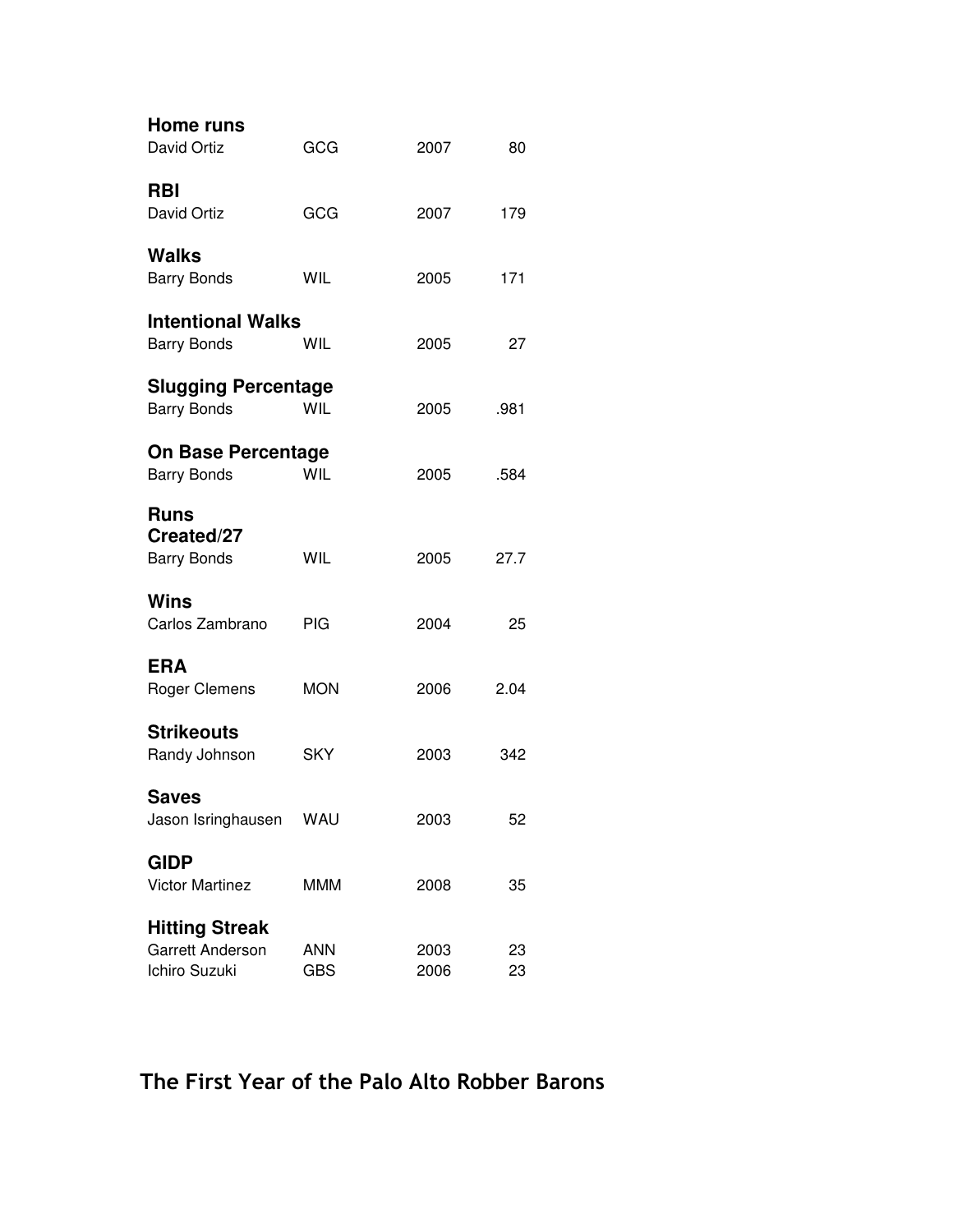# By David Dick

I took over the former Mansfield Mounties shortly before the start of 2007 FA, so I thought with the ending of 2008 FA now would be a good time to look over how my first year in BRASSWORLD has gone and what the outlook is like for the Palo Alto Robber Barons.

Taking over the team I saw a huge hole at 3B and some really bad contracts in Andy Pettitte (3,F4-33M), Cliff Floyd (3,F4-24M) and Mark Kotsay (3,F4-24M). There was also not much relief pitching on the team, as the only rated relievers were Jason Isringhausen and Carlos Marmol. I knew I would have my work cut out to fill all those gaps with enough at-bats and innings pitched, but saw that the team had some really good young players (Peavy, Verlander, Marmol, Mauer, Teixeira, Stephen Drew) and could be a powerhouse in the future. After much deliberation, I decided to blow almost all of my remaining cash to land the biggest fish in 2007 free agency, Alex Rodriguez. It was a huge gamble, but I figured that talent like that doesn't come around that often and if I sign him to a five year deal he would still be around once the bad contracts expire and I would have a chance to really compete. I was willing to go up to \$10M per year to get him and was happy to land him for \$9.6M per year. I then used the rest of free agency to pick up every scrub reliever I could find since I had pretty much no cash left.

I wanted to free up a little more cash and I still needed a corner outfielder, so I took the plunge and traded away Jason Isringhausen for Jason Bay. Of course, I forgot about the closer rule which would come back to haunt me once the season started. But I got a young corner outfielder on a L5 contract that I was hoping would rebound after a down year. I needed an outfielder that could (somewhat) hit lefties, so I shipped off Joel Guzman for Emil Brown (though Brown played like crap for me). Finally, I realized that Stephen Drew would not be a great card so I shipped Wandy Rodriguez to get Brendan Harris and Kip Wells so that I could do a reverse platoon with Drew and Harris at SS.

I had the pressure of the #1 overall pick in the 2008 Draft and finally decided to take young phenom Rick Porcello. I picked mainly for upside the rest of the way. John Lannon turned out to be a nice grab in the  $4<sup>th</sup>$  round. The pick of Joe Smith in the  $5<sup>th</sup>$  round helped the bullpen. Max Ramirez in the 9<sup>th</sup> round also turned into a find.

The season began and I thought the team would have a shot at the playoffs, but wouldn't be too upset if we finished in the middle of the pack, given the bullpen. The offense carried the day, making it so that I didn't have to worry about the bullpen too much. Halfway through the season Rob Bell was my saves leader, thanks to plenty of 3-inning "mop-up" saves. Blown saves by Carlos Marmol and Ron Mahay on a routine basis led me to realize I needed to pick up a reliever with a better closer rating than 0. So, I traded for Todd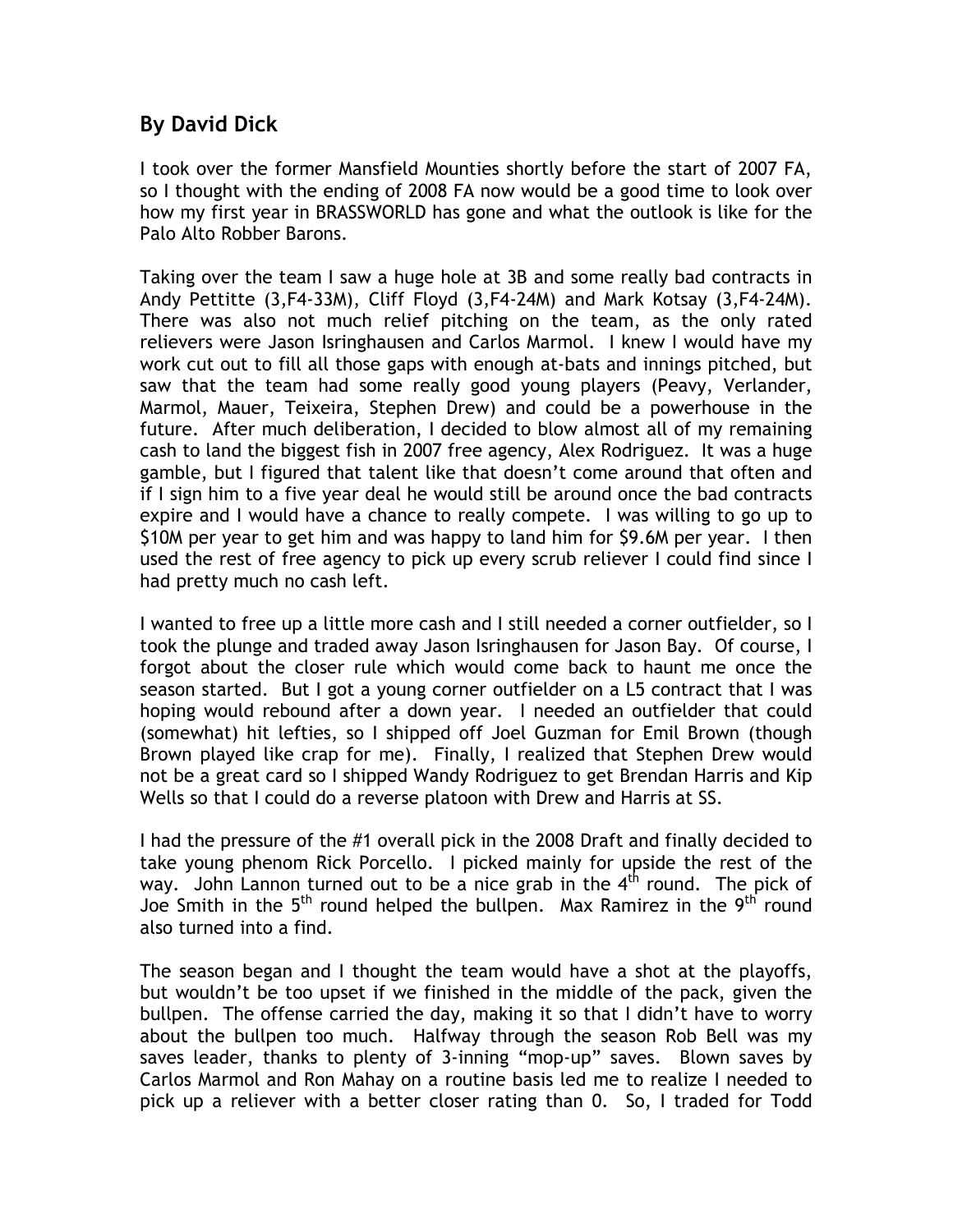Jones and Pat Neshek, who proceeded to do well in picking up the saves at the end of the year and I found myself a wild card. I was able to get past Port Richey in the first round, but Montreal polished me off in the second round. Looking at my team in the off-season, I realized a had a real chance to compete for the title next year if I could just find a few more pieces.

Unfortunately, some of those bad contracts were still on the books so if I was going to do this it would have to be on the cheap. When I found out that Grady Sizemore was on the market, I realized he could be a big piece of the puzzle. The price was steep, but I parted with Rick Porcello, Matt LaPorta, Max Ramirez and a couple of picks to snag Sizemore and Reed Johnson. I still needed to shed some salary, so I dumped Cliff Floyd for J.J. Putz. Unfortunately, to entice Jonah to take Floyd I also had to part with Chris Duncan, Brendan Harris, James McDonald and some picks. Didn't want to give up McDonald and the picks, but I desperately needed the cash.

2008 free agency was an almost non-event for Palo Alto given my cash constraints. I picked up Willie Bloomquist to be my utility infielder since Harris is now a McGaffigan. I was still hurting on relievers, so I picked up Alan Embree and Tyler Walker to be middle inning pitchers. I wasn't sure about Marmol getting a good closer rating and Putz is limited innings so I picked up Todd Jones and Jason Isringhausen on the cheap. Finally, I took a flyer on Chad Cordero in the event that his arm is healthy for the next couple of years. What's the outlook for the franchise heading into 2009? The rotation should be average, with Jake Peavy leading the way. Verlander, Pettitte and Lannan will do yeoman's work and Sean Gallagher and Odalis Perez will try not to get shelled too much as the #5 starter. The bullpen should be ok, with Marmol, Jones and Putz closing things for me. The offense is what is going to carry this club. Mauer, Teixeira, ARod, Bay and Sizemore will form a fearsome middle of the order. Should be a lot of fun next year.

I've had a blast so far in BRASSWORLD and appreciate playing in such a great league. Thanks for letting me join!

# A Big-League Brother

Published: November 26, 2008 in the New York Times Heading Home

The latest installment in an occasional series of guest columns by Doug Glanville.

I'm not sure if it even made the local paper in Raleigh, N.C., but my brother keeps racking up baseball accomplishments. This past season, not only did he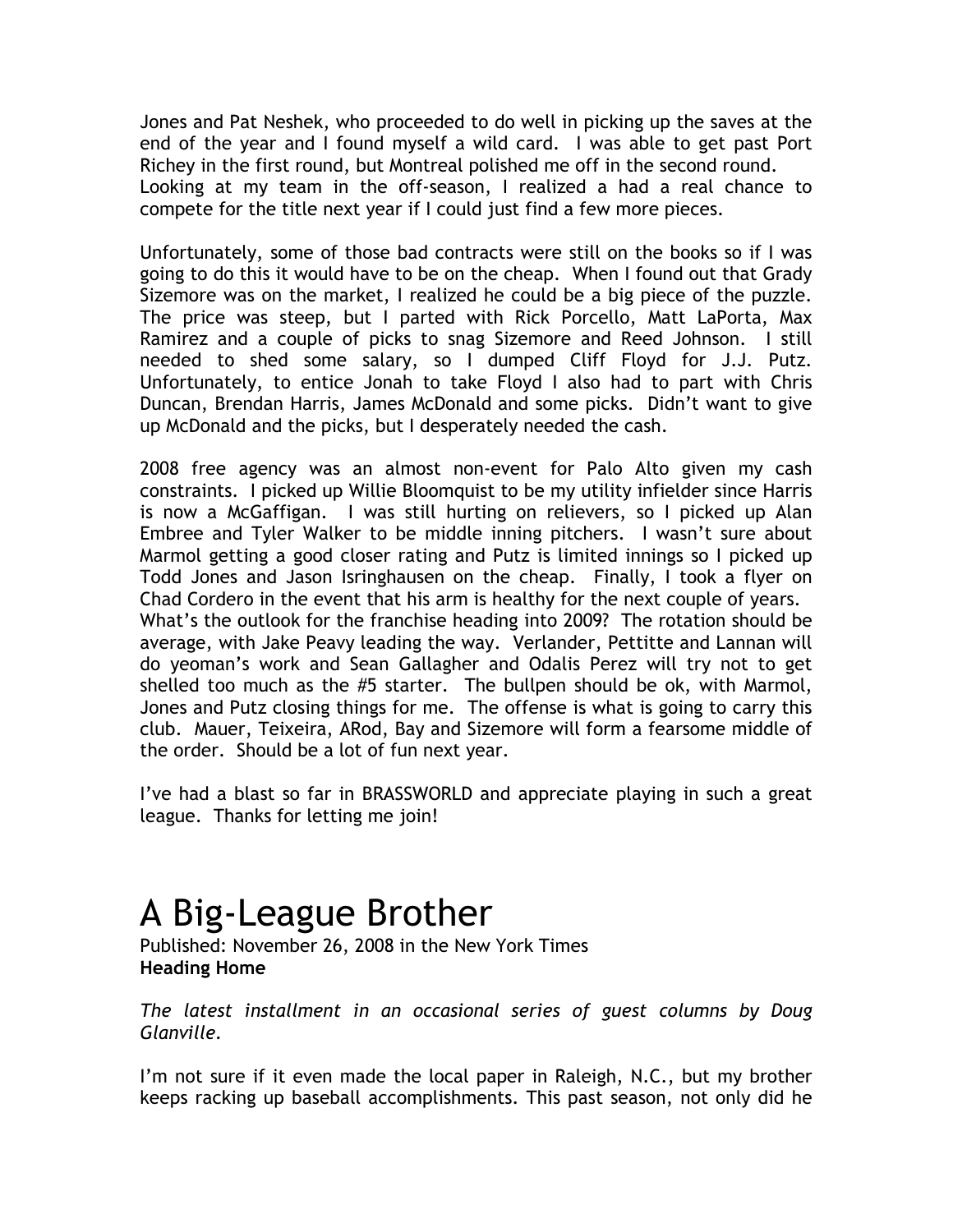play in three different leagues, but he managed to win all three championships, and on two of those teams had the leading batting average.

Oh, and he did that at the age of 45. (Sorry, Ken, had to throw that in there.)

Growing up, I didn't have the story of picking up my glove and tossing a baseball with my father. He was the age Ken is now when I was born and, because of a chronic neck problem, limited in his sports activities. I remember my dad sitting in a chair with some water-bag contraption, trying to alleviate some of the pain. Most of my early baseball memories involve my brother dragging me out in the rain to play, and my parents supporting from afar.

From what my parents told me, my brother could not wait to have a playmate when I was born. He had the energy and will to outlast any of the neighborhood boys and, when it came down to it, he knew that a little brother has no choice but to follow along with whatever big brother has planned. We are seven and a half years apart, but he competed with me as if I were his age — very little mercy and high expectations. He gave me my competitive spirit.

By the time I could identify letters and read a little, Ken was ready with his trusty blue scorebook, which contained his grand plan to make me a major league baseball player. First I was to learn Wiffle Ball, then stickball, then play in a local neighborhood league (I was supposed to be a key cog in the engine of the Cadmus Court Killers), then it was on to the "cerebral" by learning the rules of Strat-O-Matic baseball.

By the way, all of this was supposed to happen before I played Little League.

Ken taught me the fundamentals of a good swing, but when I went to my Little League tryout at a local gym, I swung and missed on every pitch but one. Kudos to the coach who nevertheless recognized that I had a sound enough swing for Little League and could skip the T-ball level.

Everything Ken plotted out worked like magic. I did what I was told and I notched a Strat-O-Matic baseball championship before I was  $10 -$  competing against my brother's peers, who were juniors and seniors in high school. I learned how to make a lineup as well as anyone and I was merciless in my desire to beat your team. When I started a Strat-O-Matic league later in my high school years, the little brothers of a couple of my friends joined, and I tried to bury them every chance I got. Thanks to big bro for teaching me how to play to win, by not showing any sympathy for me when I was agedisadvantaged.

Any baby brother eventually needs to find his own identity, and our age gap gave me an easier path to individuality. Still, going through the same school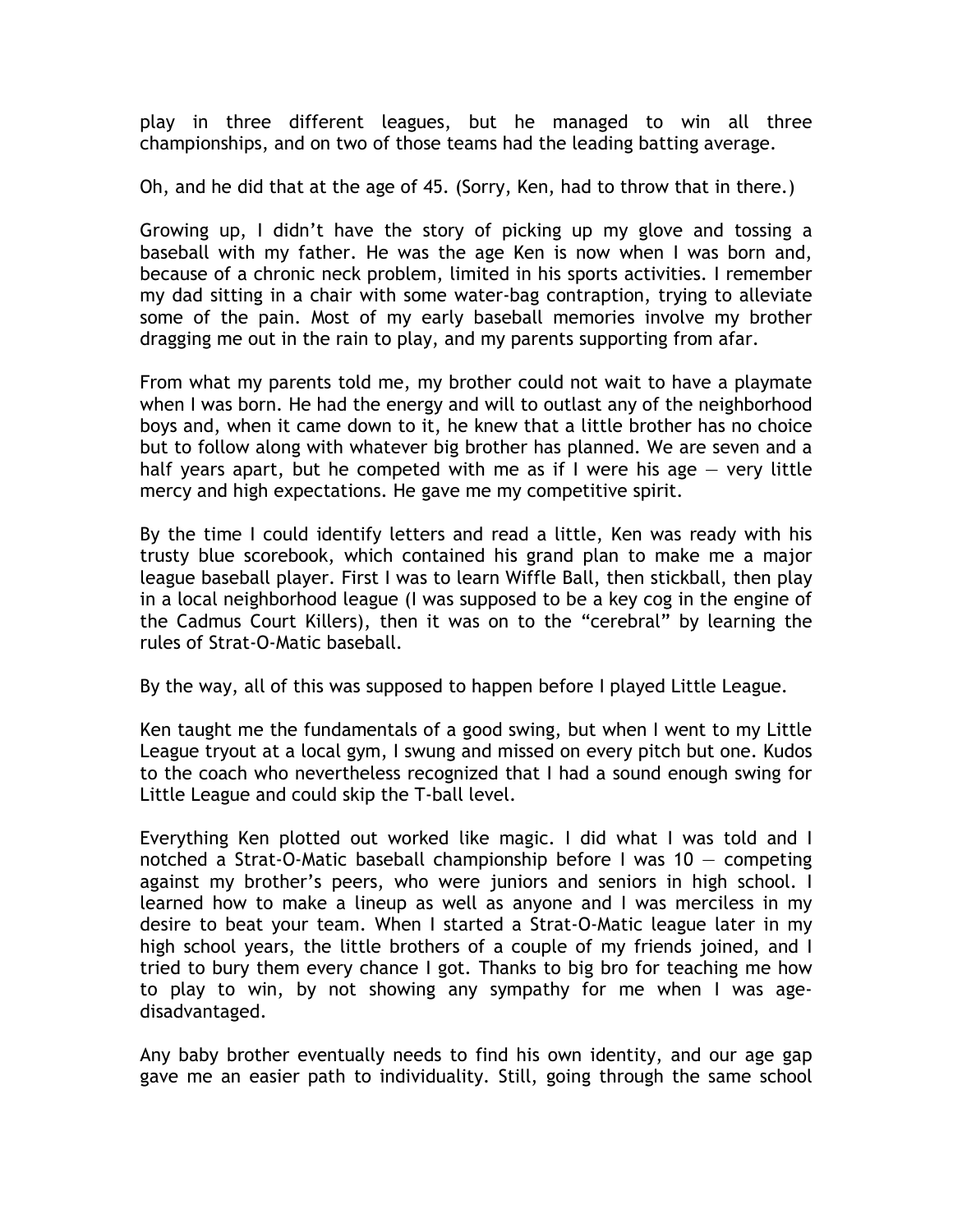system, with the same teachers, I had my share of people calling me "Ken." But my brother was a sports legend in school, so it wasn't a bad thing.

Once I got old enough, we would come home from our respective games and proceed to give each other the highlight reel, touching on every game situation. It was an alternate Ken-Doug universe, and I doubt an outsider would have known how to participate even if given the chance. We talked for hours about what happened in our games, right down to the final out.

During junior high, Ken started keeping his statistics in every league he played in. A few years ago, he stole his 1,000th lifetime base and took the time to raise the base over his head in celebration. Of course, since he was playing for his one millionth team, no one had any idea what he was doing. To them, it was just another stolen base. But Ken knew he had made personal history.

So when I came along, he had me keeping statistics practically from birth. I had one crazy Little League season where my pitching numbers read like this: 47 innings pitched, 3 hits allowed, 102 strikeouts. I doubt any other kid in the league kept stats so detailed.

The only time I remember him getting mad at me was when I decided to reject an offer to play on his summer league team because another team promised me a starting job. After a month or so, we faced each other for the first time. I was playing third, and he hit a ground ball that I fielded on one hop. I savored firing a strike to the first baseman and throwing big brother out. Heaven on earth.

We made the most of the one time we were on the same team, and we did win a championship together, although I was sick in bed when they were pouring the champagne. Then again, I was 16, so it would have been sparkling cider for me anyway.

I followed my brother into anything and everything, and I usually quit when he quit. When he took up piano, I took up piano. I chased him in math. I clawed my way to match every endeavor he undertook. Baseball was the one thing that brought everything together  $-$  brotherhood, passion, numbers, fun and competition. We loved the game. And we probably drove our parents crazy at times. Apart from the broken windows and ruined family heirlooms, my mom washed uniforms more often than she brushed her teeth.

I haven't mentioned the obvious: my brother is an excellent baseball player. A switch hitter, master base stealer, smart strategist and team player, he can pitch left-handed or right-handed, and he plays through all kinds of injuries (including one he got when he impaled his arm on a chain link fence). No need to emphasize that he is dedicated to the game.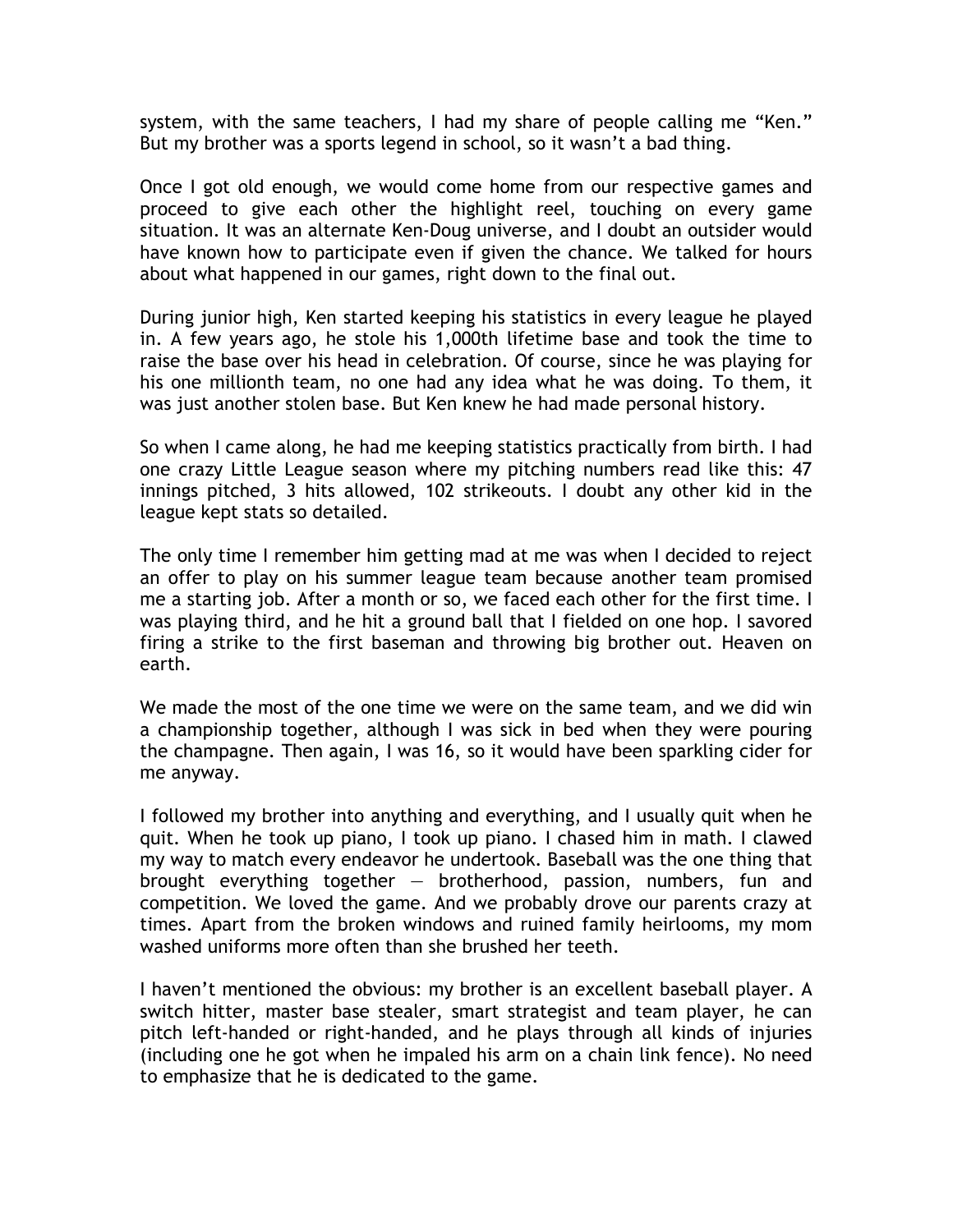And when the phone rang on draft day, summoning me to professional baseball, it was just as much a call for him as it was for me.

My brother had worked tirelessly to help me become a better baseball player, but in the years leading up to my draft day he had also pursued his own professional aspirations, packing up his car with various teammates to drive to baseball tryouts all over the country. Even though he would never surpass amateur status, he was a major league teacher. Oh, and he even snuck me into a Mets tryout at Shea Stadium. (Shhhh . . . he stretched my age a little so that I could get in).

As I climbed the ladder from A-ball to Double-A to Triple-A to "the big time," he showed up everywhere for me  $-$  a supportive, dedicated, proud and unselfish big brother. After one game against the Dodgers in Los Angeles, he couldn't get a cab back to the hotel, he didn't want to bother me, so he decided to walk from Chavez Ravine. Seven miles later, we had to pour water over him to wake him after he passed out on my hotel bed from exhaustion.

There was one time I didn't follow in his footsteps: I retired from baseball on my own without his lead. And years later, my brother is still playing.

A few years ago I had the opportunity to go down to Florida and watch him in a national tournament. It was nice to go and support his efforts for a change. But — vintage Ken — it wasn't enough for him to play in one age group. He was on two teams: 25-and-Up and 35-and-Up. In this year's tournament, he added a third team, 45-and-Up. I don't know how he keeps his uniforms straight.

So I want to wish my big brother a glorious and happy 46th birthday this week. He is living proof of what it means to follow your heart and to leave nothing on the table while you do so. He is the passion point in our family, with a generous soul to go with it. May he play until he can't anymore (at 65 probably), and after that, I'm sure I will see him managing some team, somewhere, and maybe one day teaching my son a thing or two. After all, my little guy is almost walking!

Happy Birthday! From Little Bro.